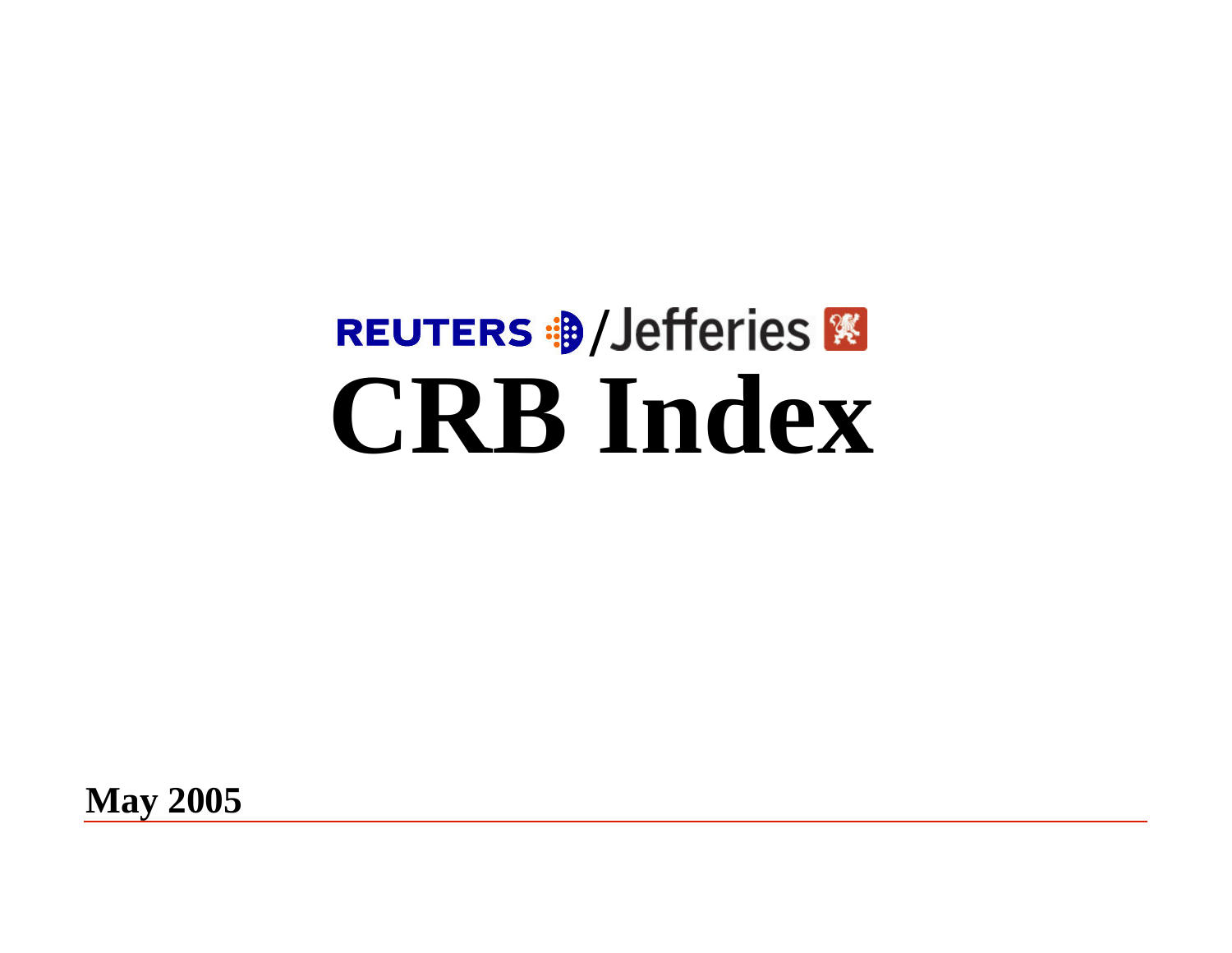

### Overview: Past, Present and Future

- ¾ Founded in 1957, the Reuters CRB Index has a long history as the most widely followed Index of commodities futures.
- ¾ Since 1961, there have been 9 previous revisions to the CRB Index, each designed to help maintain the Index's pre-eminent role as the leading global commodities benchmark. Over the years, commodities including eggs, oats, lard, rubber, potatoes and wool (among others) have been dropped from the Index and have been replaced by more liquid and significant contracts. The last such revision occurred in 1995, when lumber, pork bellies, soybean oil, soybean meal and unleaded gasoline were dropped and natural gas was added to the Index. In addition, the referencing period for forward contracts shrank from 1 year to 9 months in 1987 and to its current 6 months in 1995. The period from 1995 until now represents the longest period between updates over the entire history of the CRB Index.
- ¾ The Reuters/Jefferies CRB Index ("RJ/CRB") reflects the tenth revision to the original CRB Index. In keeping with previous revisions, it is designed to provide a more liquid and economically relevant benchmark that will provide a timely and accurate representation of commodities as an asset class.
- ¾ Several key features of the current Index (1995-2005) have been updated, including replacing identical component weightings with a four-tiered grouping system designed to more accurately reflect the significance of each commodity. Also, geometric averaging has been updated to a monthly rebalancing schedule and 6 month forward priceaveraging has been modified to a nearby rollover schedule.
- $\triangleright$  The goal of these updates is to maintain the critical role of the Index as a transparent and widely available benchmark for the performance of commodities as an asset class.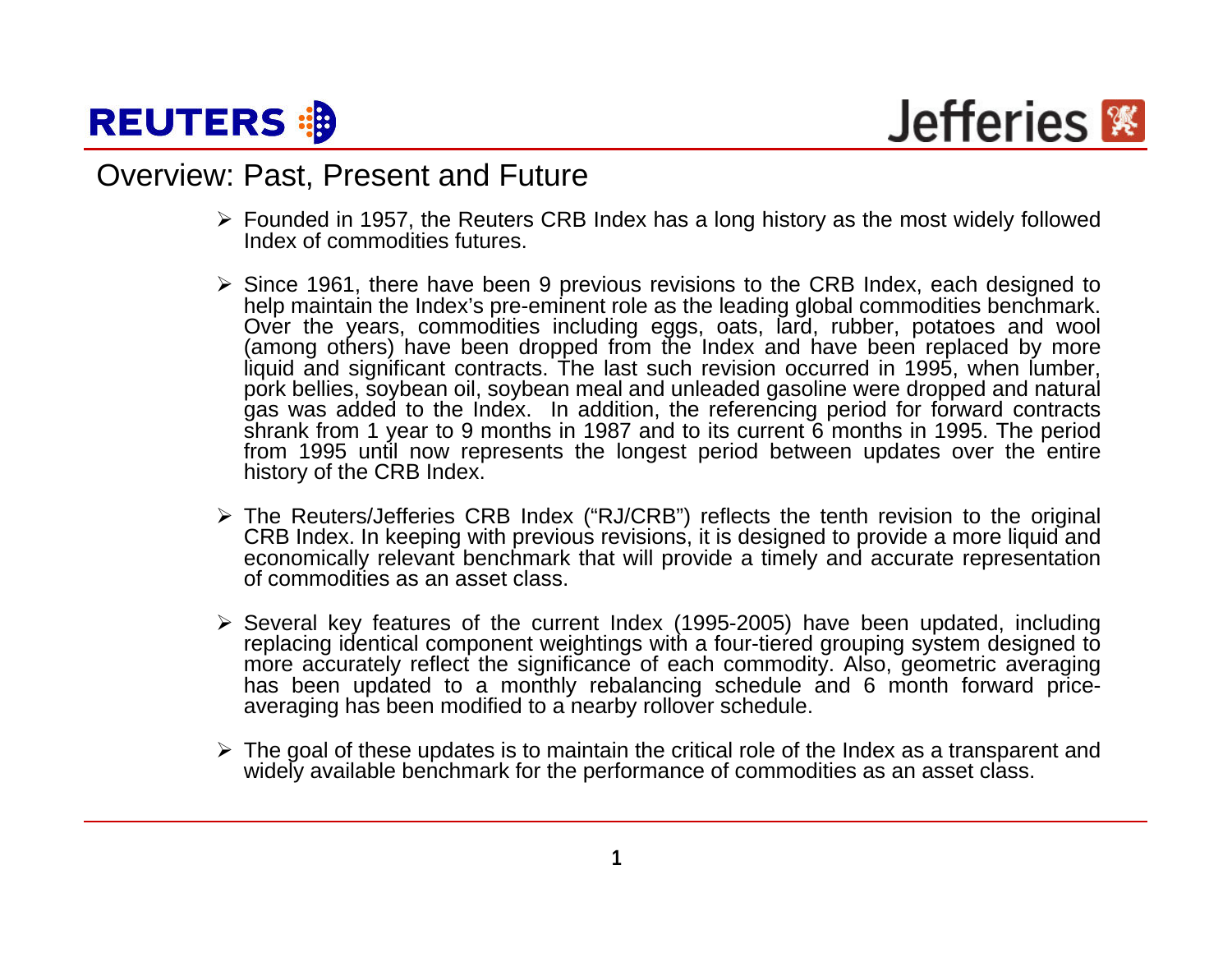## **REUTERS**

Jefferies<sup></sup>

## Index Chronology

The CRB Index has undergone 9 previous weighting revisions since its inception to ensure it remains representative of the current market environment. The ten years between 1995 and 2005 represent the longest period during which the Index was not adjusted.

|                                                     | 1957                 | 1961                 | 1967        | 1971    | 1973           | 1974           | 1983           | 1987    | 1992    | 1995    | 2005                  |
|-----------------------------------------------------|----------------------|----------------------|-------------|---------|----------------|----------------|----------------|---------|---------|---------|-----------------------|
| Number of Futures Markets<br>Number of Spot Markets | 26<br>$\overline{2}$ | 25<br>$\overline{2}$ | 26<br>2     | 27<br>2 | 28<br>0        | 27<br>$\Omega$ | 27<br>0        | 21<br>0 | 21<br>0 | 17<br>0 | 19<br>0               |
| Markets in Index                                    | 28                   | 27                   | 28          | 29      | 28             | 27             | 27             | 21      | 21      | 17      | 19                    |
| <b>Markets Removed</b>                              |                      |                      | 0           | 10      |                |                | 4              | 6       |         | 5       |                       |
| <b>Markets Added</b>                                |                      | 0                    | $\mathbf 1$ | 9       | $\overline{2}$ | $\mathbf 0$    | $\overline{4}$ | 0       |         |         | 3                     |
| Forward Averaging Window (months)                   | 12                   | 12                   | 12          | 12      | 12             | 12             | 12             | 9       | 9       | 6       | Rolling<br>Nearby     |
|                                                     |                      |                      |             |         |                |                |                |         |         |         | Arithmetic<br>Monthly |
| Averaging technique                                 |                      |                      |             |         |                | Geometric      |                |         |         |         | Rebalancing           |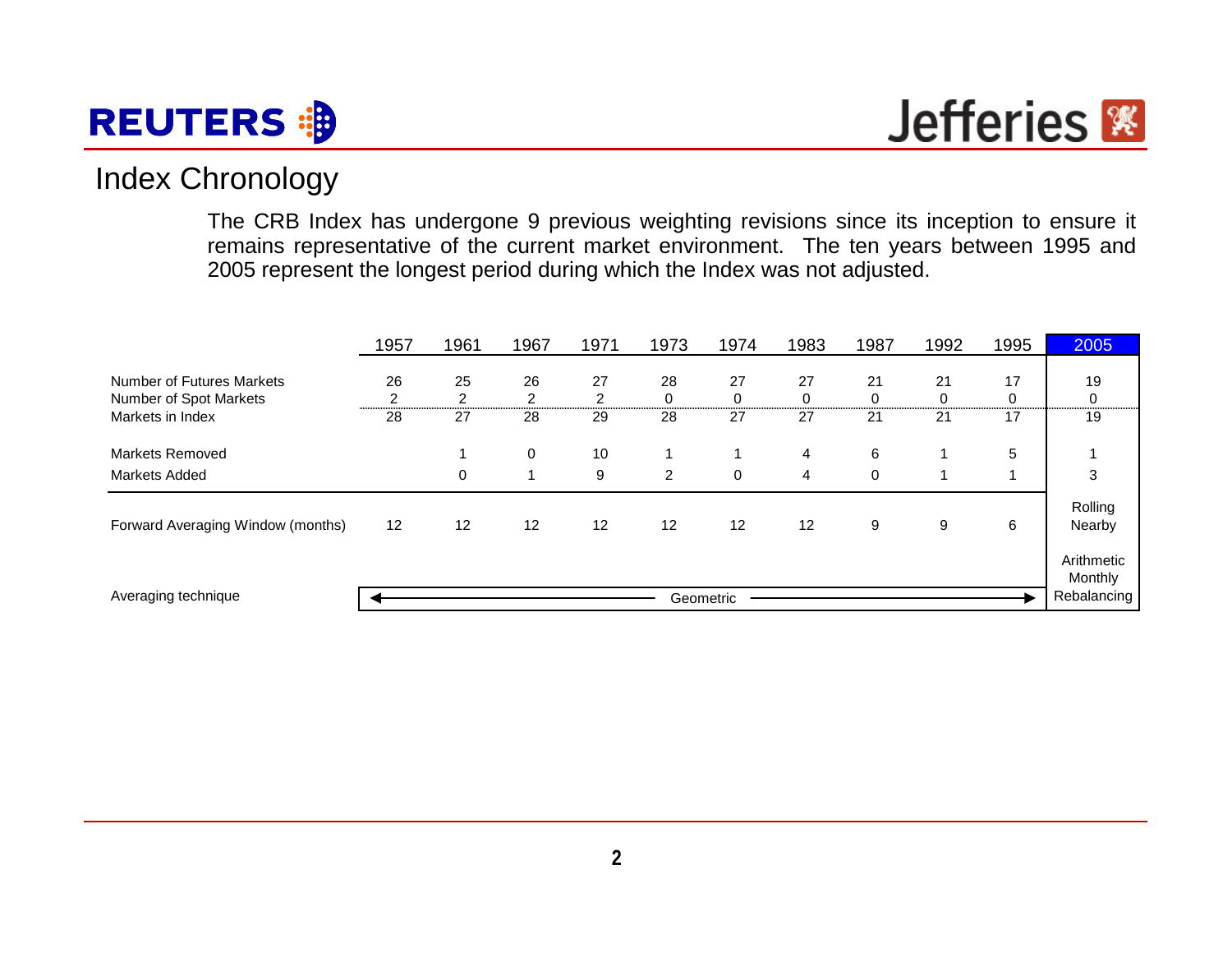# **REUTERS : B**

## RJ/CRB Index Components: The Evolution of an Index…

| 1957             | 1961             | 1967             | 1971            | 1973            |
|------------------|------------------|------------------|-----------------|-----------------|
| 1 Barley         | <b>Barley</b>    | <b>Barley</b>    | 1 Barley        | 1 Barley        |
| 2 Cocoa          | 2 Cocoa          | 2 Cocoa          | 2 Broilers      | 2 Broilers      |
| 3 Coffee 'B'     | 3 Coffee 'B'     | 3 Coffee 'B'     | 3 Cocoa         | 3 Cocoa         |
| 4 Copper         | 4 Copper         | 4 Copper         | 4 Copper        | 4 Coffee 'C'    |
| 5 Corn           | 5 Corn           | 5 Corn           | 5 Corn          | 5 Copper        |
| 6 Cotton         | 6 Cotton         | 6 Cotton         | 6 Cotton        | 6 Corn          |
| 7 Cotton (Spot)  | 7 Cotton (Spot)  | 7 Cotton (Spot)  | 7 Eggs          | 7 Cotton        |
| 8 Cottonseed Oil | 8 Cottonseed Oil | 8 Cottonseed Oil | 8 Flaxseed      | 8 Eggs, Shell   |
| 9 Eggs           | 9 Eggs           | 9 Eggs           | 9 Grease Wool   | 9 Flaxseed      |
| 10 Flaxseed      | 10 Flaxseed      | 10 Flaxseed      | 10 Hogs         | 10 Grease Wool  |
| 11 Grease Wool   | 11 Grease Wool   | 11 Grease Wool   | 11 Lard         | 11 Live Cattle  |
| 12 Hides         | 12 Hides         | 12 Hides         | 12 Live Cattle  | 12 Live Hogs    |
| 13 Lard          | 13 Lard          | 13 Lard          | 13 Oats         | 13 Oats         |
| 14 Lead          | 14 Lead          | 14 Lead          | 14 Orange Juice | 14 Orange Juice |
| 15 Oats          | 15 Oats          | 15 Live Cattle   | 15 Platinum     | 15 Platinum     |
| 16 Onions        | 16 Potatoes      | 16 Oats          | 16 Plywood      | 16 Plywood      |
| 17 Potatoes      | 17 Rubber        | 17 Potatoes      | 17 Pork Bellies | 17 Pork Bellies |
| 18 Rubber        | 18 Rye           | 18 Rubber        | 18 Potatoes     | 18 Potatoes     |
| 19 Rye           | 19 Soybean Meal  | 19 Rye           | 19 Rapeseed     | 19 Rapeseed     |
| 20 Soybean Meal  | 20 Soybean Oil   | 20 Soybean Meal  | 20 Rye          | 20 Rye          |
| 21 Soybean Oil   | 21 Soybeans      | 21 Soybean Oil   | 21 Silver       | 21 Silver       |
| 22 Soybeans      | 22 Sugar No. 4   | 22 Soybeans      | 22 Soybean Meal | 22 Soybean Meal |
| 23 Sugar No. 4   | 23 Sugar No. 6   | 23 Sugar No. 4   | 23 Soybean Oil  | 23 Soybean Oil  |
| 24 Sugar No. 6   | 24 Wheat         | 24 Sugar No. 6   | 24 Soybeans     | 24 Soybeans     |
| 25 Wheat         | 25 Wheat (Spot)  | 25 Wheat         | 25 Sugar No. 4  | 25 Sugar No. 10 |
| 26 Wheat (Spot)  | 26 Wool Tops     | 26 Wheat (Spot)  | 26 Sugar No. 6  | 26 Sugar No. 11 |
| 27 Wool Tops     | 27 Zinc          | 27 Wool Tops     | 27 Wheat        | 27 Wheat        |
| 28 Zinc          |                  | 28 Zinc          |                 | 28 Wheat (MGEX) |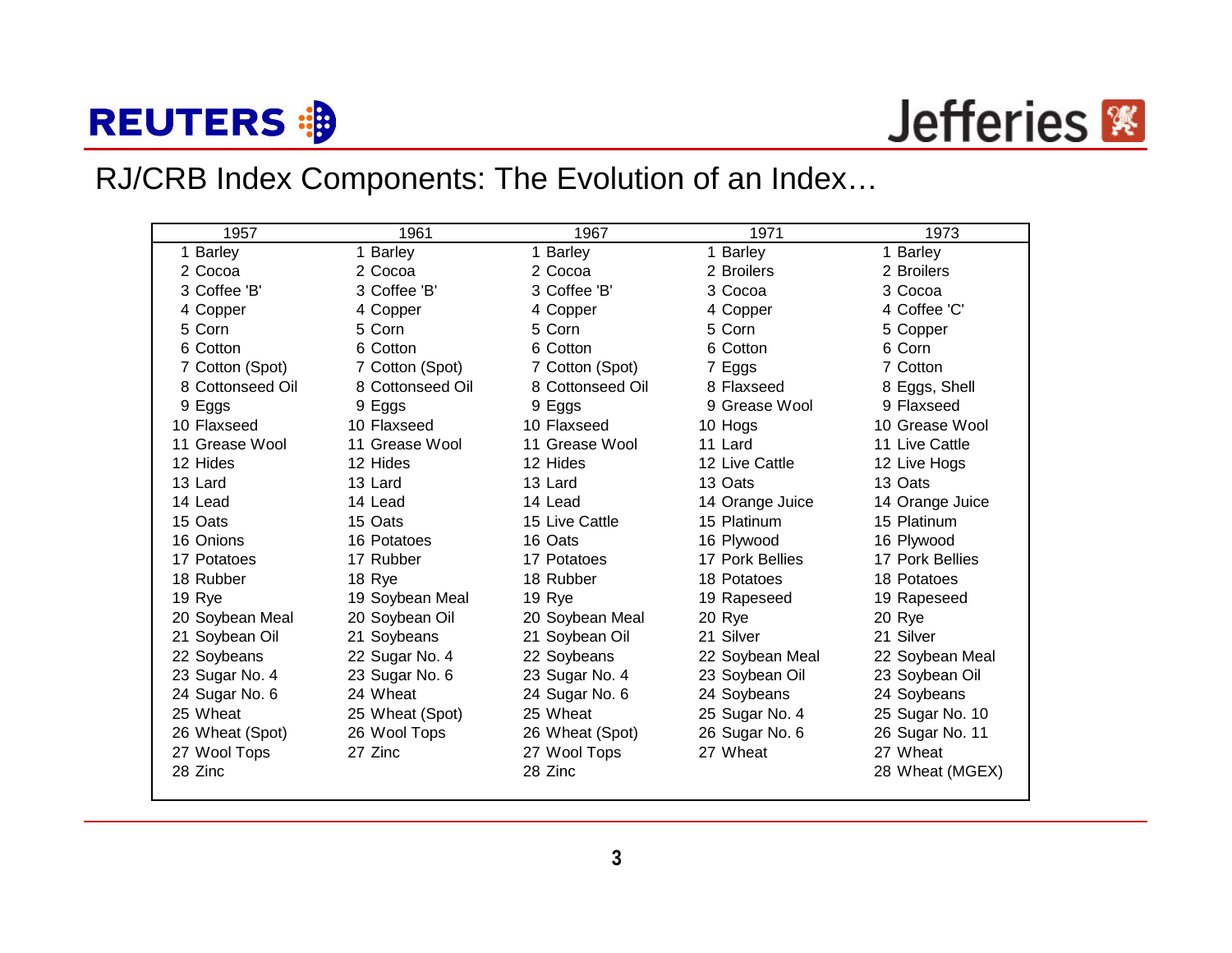# **REUTERS : B**

## RJ/CRB Index Components: The Evolution of an Index…

| 1974            | 1983            | 1987            | 1992                 | 1995            | 2005                   |
|-----------------|-----------------|-----------------|----------------------|-----------------|------------------------|
| <b>Barley</b>   | 1 Barley        | 1 Cocoa         | 1 Cocoa              | 1 Cocoa         | 1 Aluminum             |
| 2 Broilers      | 2 Cocoa         | 2 Coffee 'C'    | 2 Coffee 'C'         | 2 Coffee 'C'    | 2 Cocoa                |
| 3 Cocoa         | 3 Coffee 'C'    | 3 Copper        | 3 Copper             | 3 Copper        | 3 Coffee               |
| 4 Coffee 'C'    | 4 Copper        | 4 Corn          | 4 Corn               | 4 Corn          | 4 Copper               |
| 5 Copper        | 5 Corn          | 5 Cotton        | 5 Cotton             | 5 Cotton        | 5 Corn                 |
| 6 Corn          | 6 Cotton        | 6 Crude Oil     | 6 Crude Oil          | 6 Crude Oil     | 6 Cotton               |
| 7 Cotton        | 7 Crude Oil     | 7 Gold          | 7 Gold               | 7 Gold          | 7 Crude Oil            |
| 8 Eggs, Shell   | 8 Flaxseed      | 8 Heating Oil   | 8 Heating Oil        | 8 Heating Oil   | 8 Gold                 |
| 9 Flaxseed      | 9 Gold          | 9 Live Cattle   | 9 Live Cattle        | 9 Live Cattle   | 9 Heating Oil          |
| 10 Grease Wool  | 10 Heating Oil  | 10 Live Hogs    | 10 Live Hogs         | 10 Live Hogs    | 10 Lean Hogs           |
| 11 Live Cattle  | 11 Live Cattle  | 11 Lumber       | 11 Lumber            | 11 Natural Gas  | <b>11 Live Cattle</b>  |
| 12 Live Hogs    | 12 Live Hogs    | 12 Oats         | 12 Orange Juice      | 12 Orange Juice | <b>12 Natural Gas</b>  |
| 13 Oats         | 13 Lumber       | 13 Orange Juice | 13 Platinum          | 13 Platinum     | 13 Nickel              |
| 14 Orange Juice | 14 Oats         | 14 Platinum     | 14 Pork Bellies      | 14 Silver       | 14 Orange Juice        |
| 15 Platinum     | 15 Orange Juice | 15 Pork Bellies | 15 Silver            | 15 Soybeans     | 15 Silver              |
| 16 Plywood      | 16 Platinum     | 16 Silver       | 16 Soybean Meal      | 16 Sugar No. 11 | 16 Soybeans            |
| 17 Pork Bellies | 17 Pork Bellies | 17 Soybean Meal | 17 Soybean Oil       | 17 Wheat        | 17 Sugar               |
| 18 Potatoes     | 18 Potatoes     | 18 Soybean Oil  | 18 Soybeans          |                 | <b>18 Unleaded Gas</b> |
| 19 Rapeseed     | 19 Rapeseed     | 19 Soybeans     | 19 Sugar No. 11      |                 | 19 Wheat               |
| 20 Rye          | 20 Rye          | 20 Sugar No. 11 | 20 Unleaded Gasoline |                 |                        |
| 21 Silver       | 21 Silver       | 21 Wheat        | 21 Wheat             |                 |                        |
| 22 Soybean Meal | 22 Soybean Meal |                 |                      |                 |                        |
| 23 Soybean Oil  | 23 Soybean Oil  |                 |                      |                 |                        |
| 24 Soybeans     | 24 Soybeans     |                 |                      |                 |                        |
| 25 Sugar No. 11 | 25 Sugar No. 11 |                 |                      |                 |                        |
| 26 Wheat        | 26 Wheat        |                 |                      |                 |                        |
| 27 Wheat (MGEX) | 27 Wheat (MGEX) |                 |                      |                 |                        |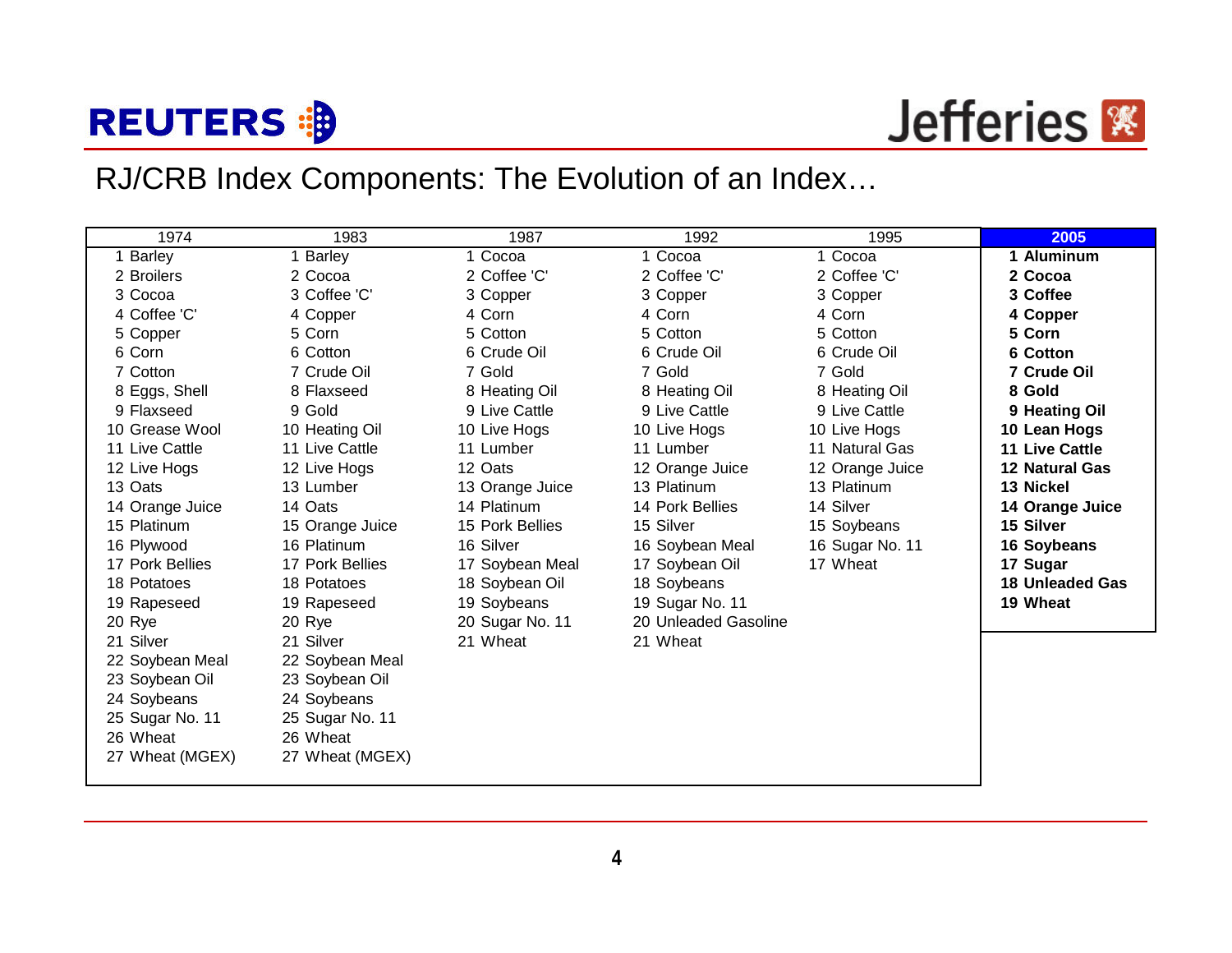



### Weighting Factors: The Importance of Petroleum

Petroleum-linked futures have experienced tremendous growth over the past several decades. Crude oil, heating oil, and unleaded gasoline are among the most liquid, widely followed and economically significant commodities futures contracts traded globally. Global daily production and consumption of petroleum-linked products is at an all time high.

The economic significance of petroleum-linked futures is further reflected in their excellent correlative properties (see table below), due to the strong impact of energy prices on global economic activity. A representative commodity Index cannot ignore the importance of petroleum to both the asset class and the global economy.

In order to reflect the critical role of petroleum in the global economy and maintain the diversified nature of the Reuters CRB Index, the Reuters/Jefferies CRB Index assigns a fixed weighting of 33% to this sector, represented by the crude oil, unleaded gasoline and heating oil contracts traded on the NYMEX.

| Correlation of RJ/CRB commodities with stocks, bonds and a portfolio of 60% equities / 40% fixed income |  |
|---------------------------------------------------------------------------------------------------------|--|
|                                                                                                         |  |

|                                                               | Crude | HU   | HО   | ΝG   | Corn |    | LC    | Gold  | Ali | Copper        | Sugar | Cotton Cocoa Coffee |       |                    | <b>Nickel</b> | Wheat | Hoas | ΟJ   | <b>Silver</b> |
|---------------------------------------------------------------|-------|------|------|------|------|----|-------|-------|-----|---------------|-------|---------------------|-------|--------------------|---------------|-------|------|------|---------------|
| <b>Ten Year Bonds</b>                                         | (2%)  | (0%) | (2%) | 8%   | 16%  | 9% | (12%) | ا 4%  |     | $(37%)$ (17%) | (4%)  | (1%)                |       | $33\%$ (35%) (43%) |               | 25%   | (5%) | 9%   | 10%           |
| <b>S&amp;P 500</b> (23%) (23%) (23%)                          |       |      |      | (8%) | 2%   | 4% | 3%    | (13%) | 11% | 15%           | (6%)  | $11\%$              | (43%) | 20%                | 18%           | (9%)  | (0%) | (6%) | 5%            |
| 60% S&P 500 / (24%) (24%) (25%) 40% Ten Year Bond (24%) (25%) |       |      |      | (6%) | 6%   | 7% | 0%    | (10%) | 2%  | 12%           | (7%)  | 12%                 | (38%) | 12%                | 8%            | (3%)  | (1%) | (5%) | 8%            |

Quarterly data from 01/04/1994 – 12/31/2004

The S&P 500 is a trademark of Standard & Poor's, a division of the McGraw Hill Companies Portfolio consists of 60% S&P 500 rolling futures indices and 40% 10 year bonds rolling futures indices, rebalanced monthly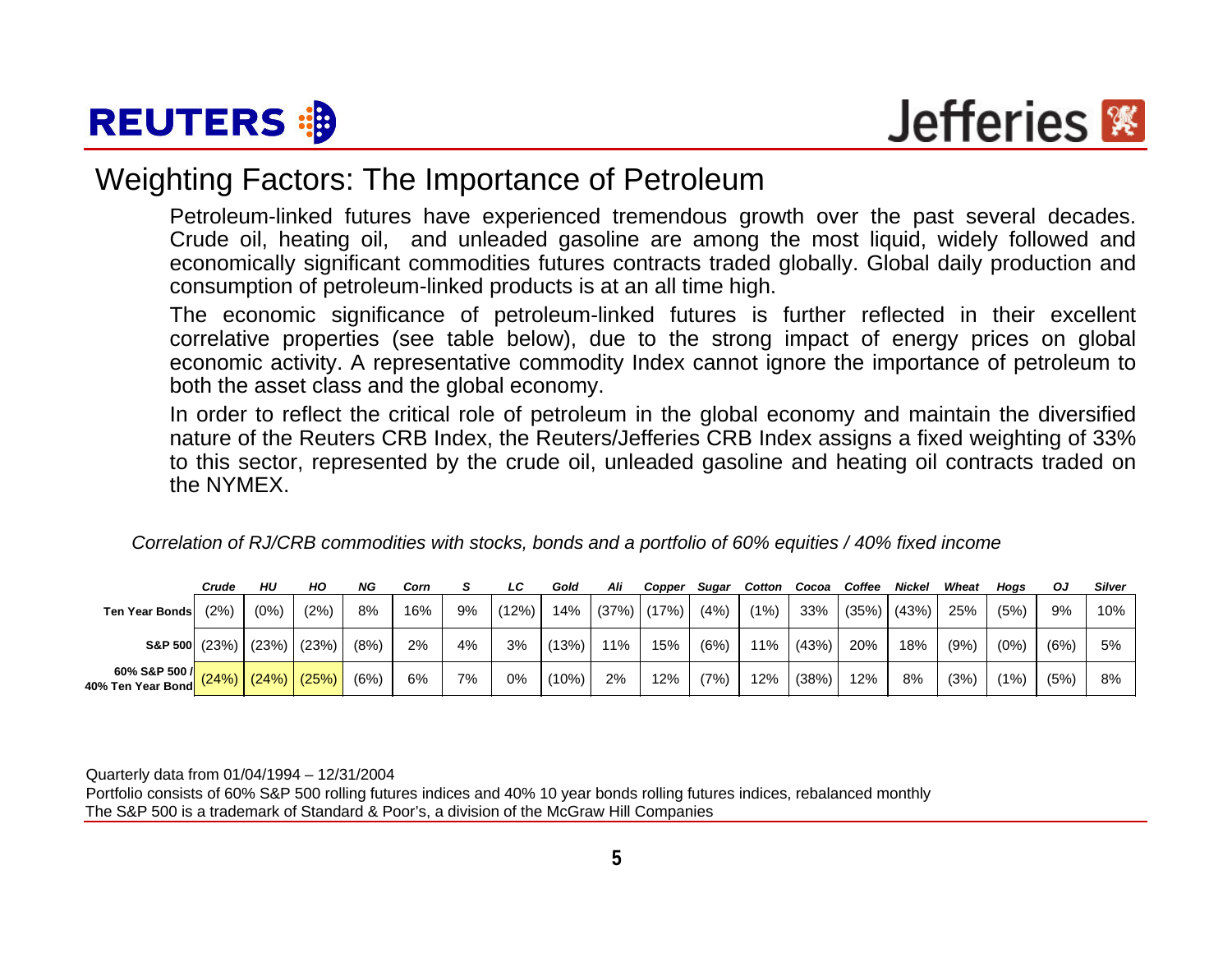

## Weighting Factors: A Tiered Approach

The Reuters/Jefferies CRB Index uses a four-tiered approach to allocating among the commodities included in the Index. Group I includes only petroleum products; Group II includes seven commodities which are highly liquid; Group III is comprised of four liquid commodities; Group IV includes commodities that may provide valuable diversification. All commodities are equally weighted within Groups II, III and IV.

|                  | <b>Commodity</b>     | <b>Index Weight</b> | <b>Contract Months</b>            | <b>Exchange</b> |
|------------------|----------------------|---------------------|-----------------------------------|-----------------|
|                  | <b>WTI Crude Oil</b> | 23%                 | Jan-Dec                           | <b>NYMEX</b>    |
| Group I          | <b>Heating Oil</b>   | 5%                  | Jan-Dec                           | <b>NYMEX</b>    |
|                  | <b>Unleaded Gas</b>  | 5%                  | Jan-Dec                           | <b>NYMEX</b>    |
|                  | <b>Total</b>         | 33%                 |                                   |                 |
|                  | <b>Natural Gas</b>   | 6%                  | Jan-Dec                           | <b>NYMEX</b>    |
|                  | Corn                 | 6%                  | Mar, May, Jul, Sep, Dec           | <b>CBOT</b>     |
|                  | Soybeans             | 6%                  | Jan, Mar, May, Jul, Nov           | <b>CBOT</b>     |
| <b>Group II</b>  | Live Cattle          | 6%                  | Feb, Apr, Jun, Aug, Oct, Dec      | <b>CME</b>      |
|                  | Gold                 | 6%                  | Feb, Apr, Jun, Aug, Dec           | <b>COMEX</b>    |
|                  | Aluminum             | 6%                  | Mar, Jun, Sep, Dec                | LME             |
|                  | Copper               | 6%                  | Mar, May, Jul, Sep, Dec           | <b>COMEX</b>    |
|                  | <b>Total</b>         | 42%                 |                                   |                 |
|                  | Sugar                | 5%                  | Mar, May, Jul, Oct                | <b>NYBOT</b>    |
|                  | Cotton               | 5%                  | Mar, May, Jul, Dec                | <b>NYBOT</b>    |
| <b>Group III</b> | Cocoa                | 5%                  | Mar, May, Jul, Sep, Dec           | <b>NYBOT</b>    |
|                  | Coffee               | 5%                  | Mar, May, Jul, Sep, Dec           | <b>NYBOT</b>    |
|                  | <b>Total</b>         | 20%                 |                                   |                 |
|                  | Nickel               | 1%                  | Mar, Jun, Sep, Dec                | LME             |
|                  | Wheat                | $1\%$               | Mar, May, Jul, Sep, Dec           | <b>CBOT</b>     |
| <b>Group IV</b>  | Lean Hogs            | 1%                  | Feb, Apr, Jun, Jul, Aug, Oct, Dec | <b>CME</b>      |
|                  | Orange Juice         | $1\%$               | Jan, Mar, May, Jul, Sep, Nov      | <b>NYBOT</b>    |
|                  | Silver               | 1%                  | Mar, May, Jul, Sep, Dec           | <b>COMEX</b>    |
|                  | <b>Total</b>         | 5%                  |                                   |                 |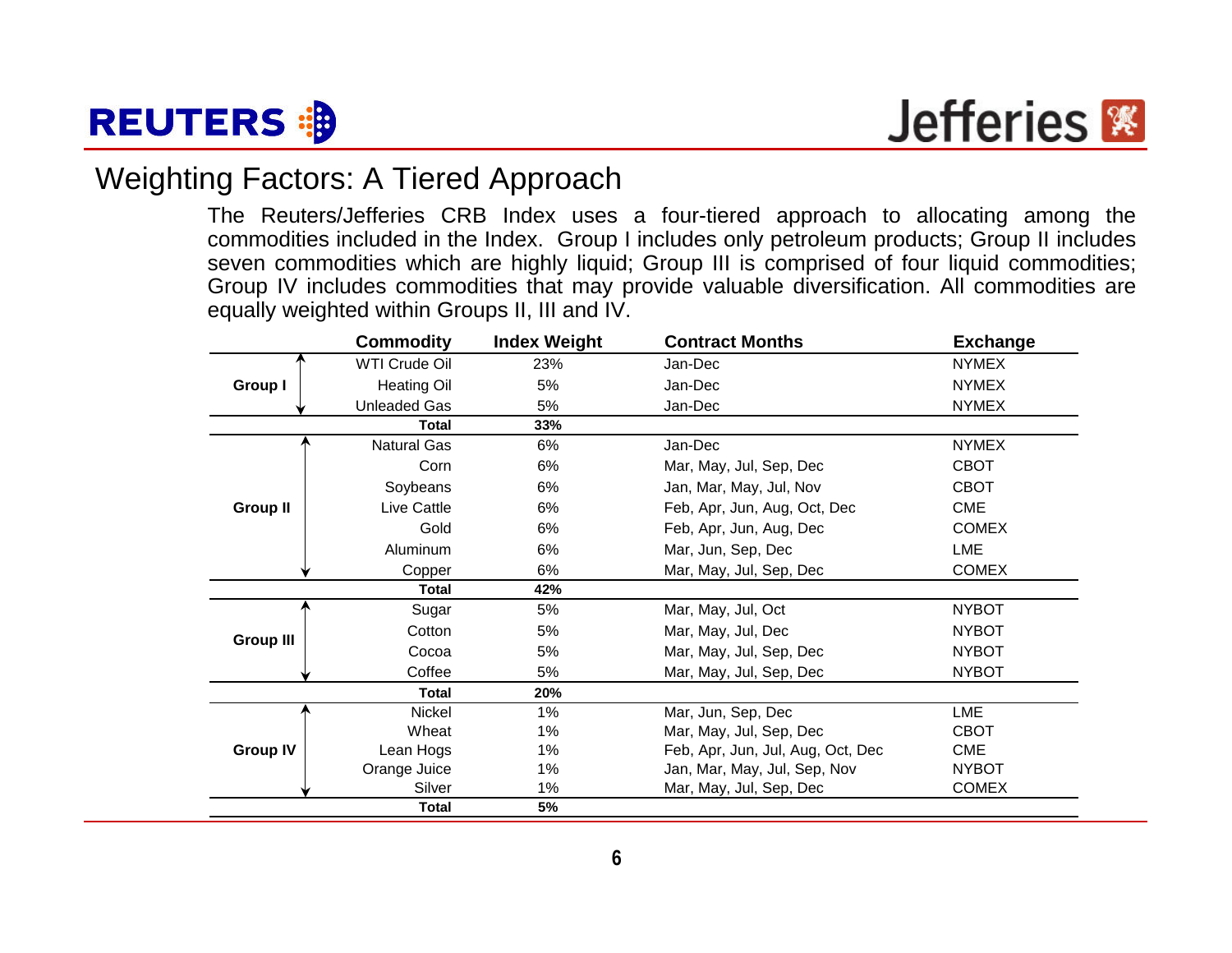



## Weighting Factors: Highly Liquid Commodities

Group II in the Reuters/Jefferies CRB Index consists of markets that are highly liquid. These seven markets represent a diverse cross section across several commodity sectors. In the spirit of previous versions of the CRB Index, these markets are all equally weighted, with each market allocated a 6% Index weighting.

|                  | <b>Commodity</b>    | <b>Index Weight</b> | <b>Contract Months</b>            | <b>Exchange</b> |
|------------------|---------------------|---------------------|-----------------------------------|-----------------|
|                  | WTI Crude Oil       | 23%                 | Jan-Dec                           | <b>NYMEX</b>    |
| Group I          | <b>Heating Oil</b>  | 5%                  | Jan-Dec                           | <b>NYMEX</b>    |
|                  | <b>Unleaded Gas</b> | 5%                  | Jan-Dec                           | <b>NYMEX</b>    |
|                  | <b>Total</b>        | 33%                 |                                   |                 |
|                  | <b>Natural Gas</b>  | 6%                  | Jan-Dec                           | <b>NYMEX</b>    |
|                  | Corn                | 6%                  | Mar, May, Jul, Sep, Dec           | <b>CBOT</b>     |
|                  | <b>Soybeans</b>     | 6%                  | Jan, Mar, May, Jul, Nov           | <b>CBOT</b>     |
| <b>Group II</b>  | <b>Live Cattle</b>  | 6%                  | Feb, Apr, Jun, Aug, Oct, Dec      | <b>CME</b>      |
|                  | Gold                | 6%                  | Feb, Apr, Jun, Aug, Dec           | <b>COMEX</b>    |
|                  | <b>Aluminum</b>     | 6%                  | Mar, Jun, Sep, Dec                | <b>LME</b>      |
|                  | Copper              | 6%                  | Mar, May, Jul, Sep, Dec           | <b>COMEX</b>    |
|                  | <b>Total</b>        | 42%                 |                                   |                 |
|                  | Sugar               | 5%                  | Mar, May, Jul, Oct                | <b>NYBOT</b>    |
| <b>Group III</b> | Cotton              | 5%                  | Mar, May, Jul, Dec                | <b>NYBOT</b>    |
|                  | Cocoa               | 5%                  | Mar, May, Jul, Sep, Dec           | <b>NYBOT</b>    |
|                  | Coffee              | 5%                  | Mar, May, Jul, Sep, Dec           | <b>NYBOT</b>    |
|                  | <b>Total</b>        | 20%                 |                                   |                 |
|                  | Nickel              | $1\%$               | Mar, Jun, Sep, Dec                | LME             |
|                  | Wheat               | $1\%$               | Mar, May, Jul, Sep, Dec           | <b>CBOT</b>     |
| <b>Group IV</b>  | Lean Hogs           | 1%                  | Feb, Apr, Jun, Jul, Aug, Oct, Dec | CME             |
|                  | Orange Juice        | 1%                  | Jan, Mar, May, Jul, Sep, Nov      | <b>NYBOT</b>    |
|                  | Silver              | 1%                  | Mar, May, Jul, Sep, Dec           | <b>COMEX</b>    |
|                  | <b>Total</b>        | 5%                  |                                   |                 |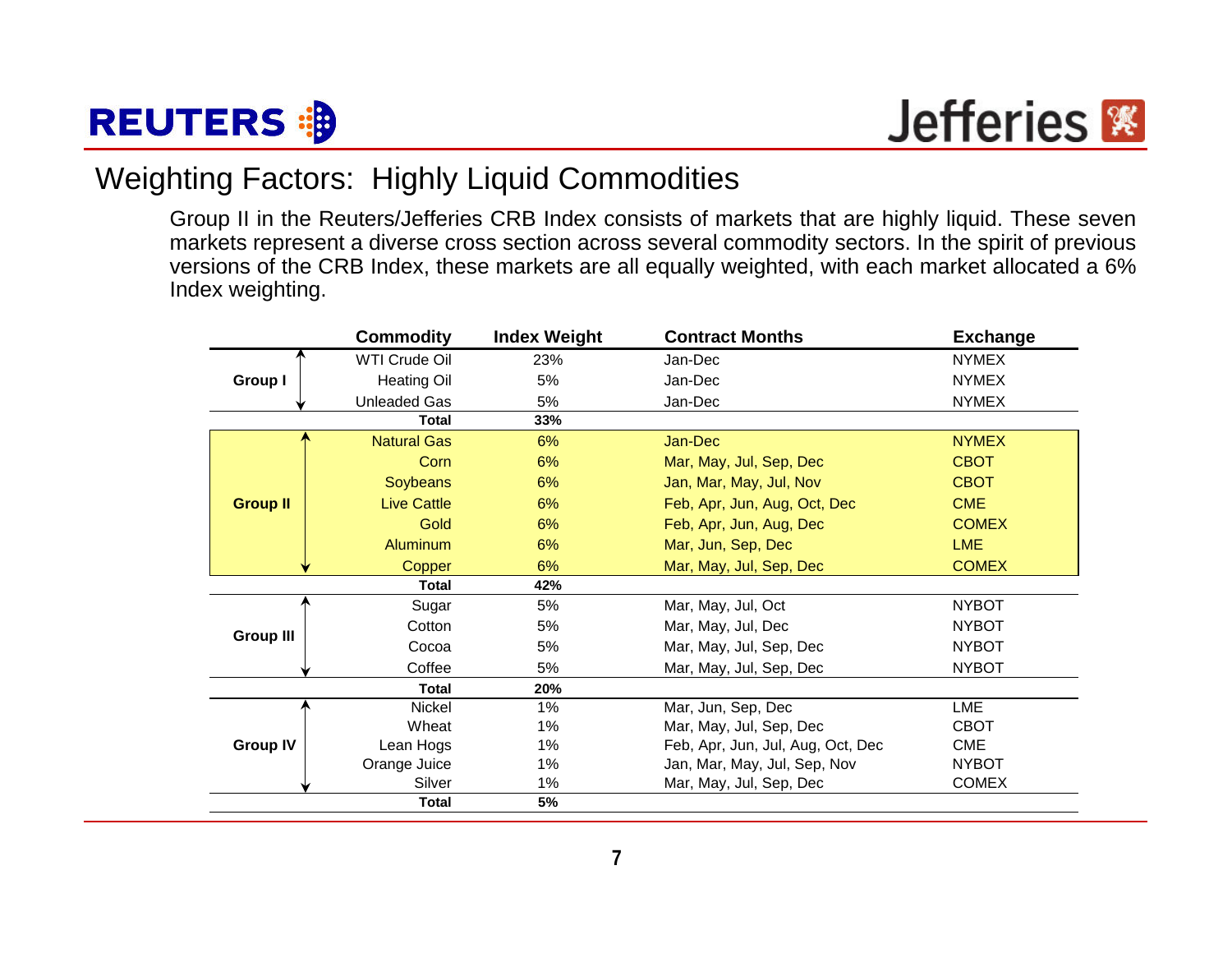

## Weighting Factors: Liquid Commodities

This group of four commodities includes a second cross section of diverse markets that although highly significant and liquid are weighted at a slightly lower level than those in Group II. These commodities help further the goals of diversification, broad representation and liquidity of the Index. Once again, these commodities are equally weighted, each having an allocation of 5%.

|                  | <b>Commodity</b>     | <b>Index Weight</b> | <b>Contract Months</b>            | <b>Exchange</b> |
|------------------|----------------------|---------------------|-----------------------------------|-----------------|
|                  | <b>WTI Crude Oil</b> | 23%                 | Jan-Dec                           | <b>NYMEX</b>    |
| Group I          | <b>Heating Oil</b>   | 5%                  | Jan-Dec                           | <b>NYMEX</b>    |
|                  | <b>Unleaded Gas</b>  | 5%                  | Jan-Dec                           | <b>NYMEX</b>    |
|                  | <b>Total</b>         | 33%                 |                                   |                 |
|                  | <b>Natural Gas</b>   | 6%                  | Jan-Dec                           | <b>NYMEX</b>    |
|                  | Corn                 | 6%                  | Mar, May, Jul, Sep, Dec           | <b>CBOT</b>     |
|                  | Soybeans             | 6%                  | Jan, Mar, May, Jul, Nov           | CBOT            |
| <b>Group II</b>  | Live Cattle          | 6%                  | Feb, Apr, Jun, Aug, Oct, Dec      | <b>CME</b>      |
|                  | Gold                 | 6%                  | Feb, Apr, Jun, Aug, Dec           | <b>COMEX</b>    |
|                  | Aluminum             | 6%                  | Mar, Jun, Sep, Dec                | LME             |
|                  | Copper               | 6%                  | Mar, May, Jul, Sep, Dec           | <b>COMEX</b>    |
|                  | <b>Total</b>         | 42%                 |                                   |                 |
|                  | Sugar                | 5%                  | Mar, May, Jul, Oct                | <b>NYBOT</b>    |
|                  | Cotton               | 5%                  | Mar, May, Jul, Dec                | <b>NYBOT</b>    |
| <b>Group III</b> | Cocoa                | 5%                  | Mar, May, Jul, Sep, Dec           | <b>NYBOT</b>    |
|                  | Coffee               | 5%                  | Mar, May, Jul, Sep, Dec           | <b>NYBOT</b>    |
|                  | <b>Total</b>         | 20%                 |                                   |                 |
|                  | Nickel               | $1\%$               | Mar, Jun, Sep, Dec                | <b>LME</b>      |
|                  | Wheat                | 1%                  | Mar, May, Jul, Sep, Dec           | <b>CBOT</b>     |
| <b>Group IV</b>  | Lean Hogs            | 1%                  | Feb, Apr, Jun, Jul, Aug, Oct, Dec | <b>CME</b>      |
|                  | Orange Juice         | 1%                  | Jan, Mar, May, Jul, Sep, Nov      | <b>NYBOT</b>    |
|                  | Silver               | 1%                  | Mar, May, Jul, Sep, Dec           | <b>COMEX</b>    |
|                  | <b>Total</b>         | 5%                  |                                   |                 |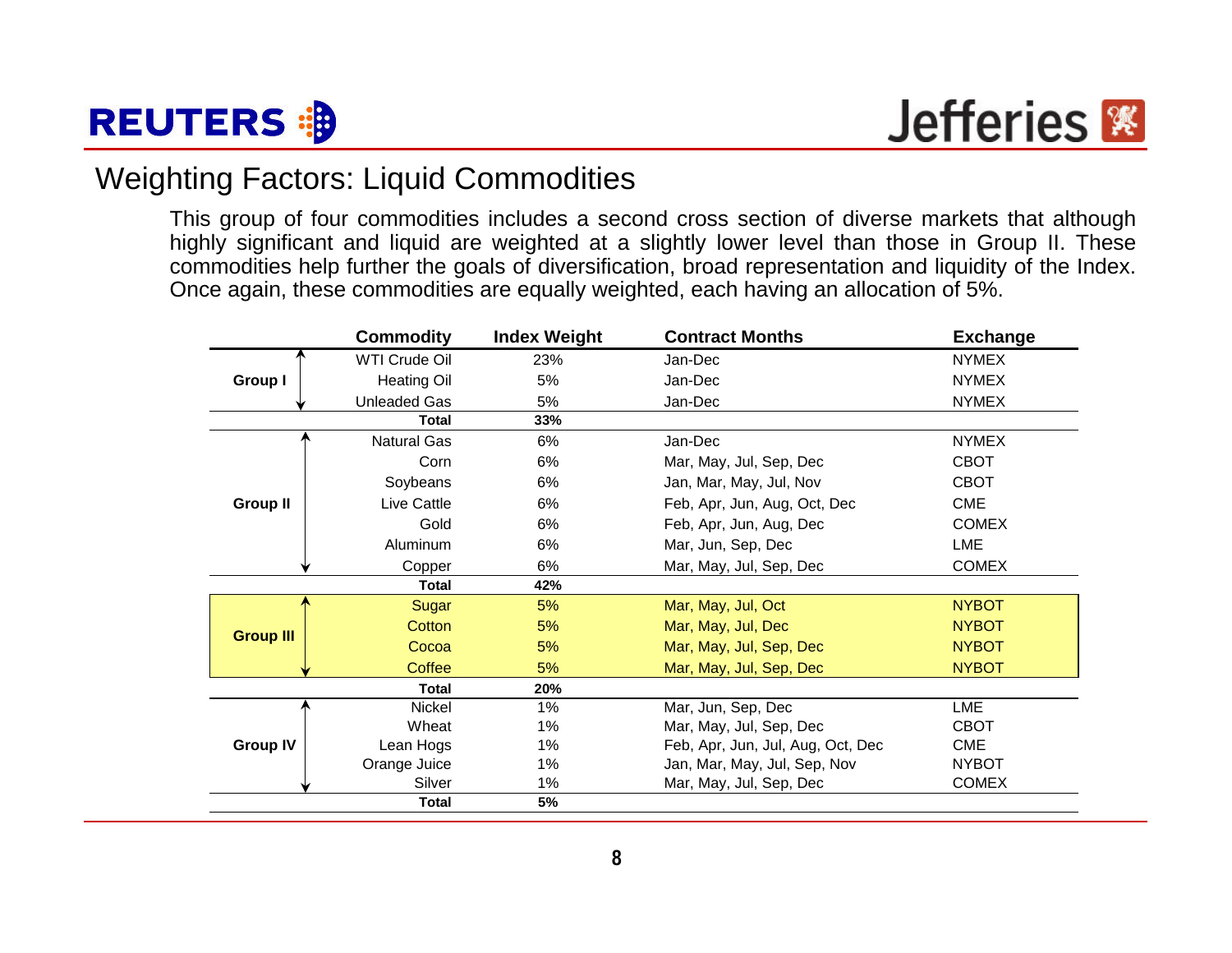

## Weighting Factors: Diversifying Commodities

This final group of five commodities represent markets that may provide meaningful diversification to the Index, bolstering the exposure to the Softs, Grains, Industrial Metals, Meats and Precious Metals markets. These assets are equally weighted, each having an allocation of 1%.

|                  | <b>Commodity</b>    | <b>Index Weight</b> | <b>Contract Months</b>            | <b>Exchange</b> |
|------------------|---------------------|---------------------|-----------------------------------|-----------------|
|                  | WTI Crude Oil       | 23%                 | Jan-Dec                           | <b>NYMEX</b>    |
| Group I          | <b>Heating Oil</b>  | 5%                  | Jan-Dec                           | <b>NYMEX</b>    |
|                  | <b>Unleaded Gas</b> | 5%                  | Jan-Dec                           | <b>NYMEX</b>    |
|                  | <b>Total</b>        | 33%                 |                                   |                 |
|                  | <b>Natural Gas</b>  | 6%                  | Jan-Dec                           | <b>NYMEX</b>    |
|                  | Corn                | 6%                  | Mar, May, Jul, Sep, Dec           | <b>CBOT</b>     |
|                  | Soybeans            | 6%                  | Jan, Mar, May, Jul, Nov           | <b>CBOT</b>     |
| <b>Group II</b>  | Live Cattle         | 6%                  | Feb, Apr, Jun, Aug, Oct, Dec      | <b>CME</b>      |
|                  | Gold                | 6%                  | Feb, Apr, Jun, Aug, Dec           | <b>COMEX</b>    |
|                  | Aluminum            | 6%                  | Mar, Jun, Sep, Dec                | LME             |
|                  | Copper              | 6%                  | Mar, May, Jul, Sep, Dec           | <b>COMEX</b>    |
|                  | <b>Total</b>        | 42%                 |                                   |                 |
|                  | Sugar               | 5%                  | Mar, May, Jul, Oct                | <b>NYBOT</b>    |
| <b>Group III</b> | Cotton              | 5%                  | Mar, May, Jul, Dec                | <b>NYBOT</b>    |
|                  | Cocoa               | 5%                  | Mar, May, Jul, Sep, Dec           | <b>NYBOT</b>    |
|                  | Coffee              | 5%                  | Mar, May, Jul, Sep, Dec           | <b>NYBOT</b>    |
|                  | <b>Total</b>        | 20%                 |                                   |                 |
|                  | <b>Nickel</b>       | 1%                  | Mar, Jun, Sep, Dec                | <b>LME</b>      |
|                  | Wheat               | $1\%$               | Mar, May, Jul, Sep, Dec           | <b>CBOT</b>     |
| <b>Group IV</b>  | Lean Hogs           | 1%                  | Feb, Apr, Jun, Jul, Aug, Oct, Dec | <b>CME</b>      |
|                  | <b>Orange Juice</b> | 1%                  | Jan, Mar, May, Jul, Sep, Nov      | <b>NYBOT</b>    |
|                  | <b>Silver</b>       | $1\%$               | Mar, May, Jul, Sep, Dec           | <b>COMEX</b>    |
|                  | <b>Total</b>        | 5%                  |                                   |                 |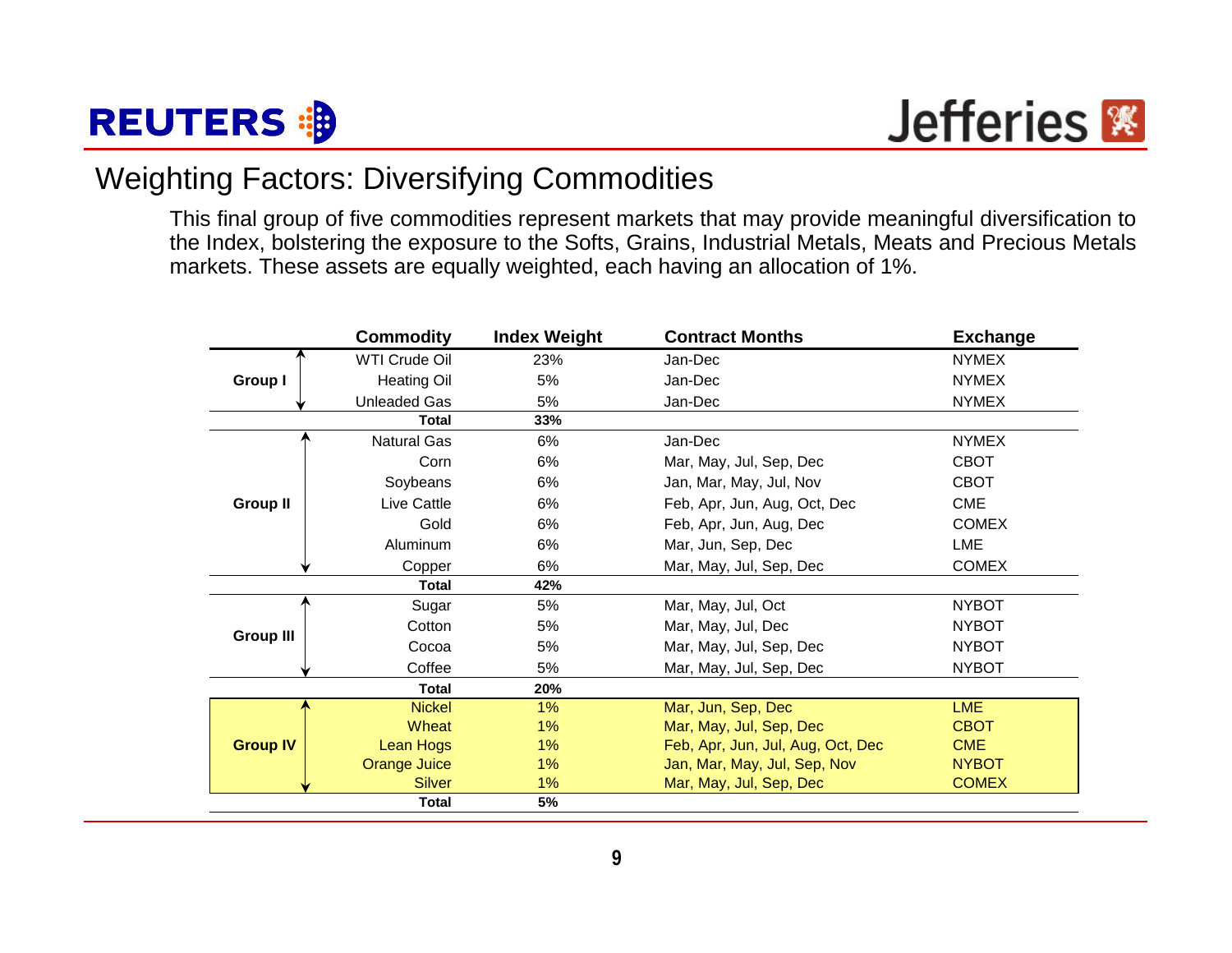# **REUTERS : B**



## Weighting Factors: Adjustments from previous Reuters CRB

|                     | Jefferies/Reuters CRB | <b>CRB</b> | Change  |
|---------------------|-----------------------|------------|---------|
| W.T.I. Crude Oil    | 23%                   | 5.88%      | $+17%$  |
| <b>Heating Oil</b>  | 5%                    | 5.88%      | $< 1\%$ |
| <b>Unleaded Gas</b> | 5%                    |            | $+5%$   |
| <b>Natural Gas</b>  | 6%                    | 5.88%      | $< 1\%$ |
| Corn                | 6%                    | 5.88%      | $< 1\%$ |
| Wheat               | $1\%$                 | 5.88%      | $< 5\%$ |
| Soybeans            | 6%                    | 5.88%      | $< 1\%$ |
| <b>Live Cattle</b>  | 6%                    | 5.88%      | $< 1\%$ |
| Lean Hogs           | $1\%$                 | 5.88%      | $< 5\%$ |
| Sugar               | 5%                    | 5.88%      | $< 1\%$ |
| Cotton              | 5%                    | 5.88%      | $< 1\%$ |
| Coffee              | 5%                    | 5.88%      | $< 1\%$ |
| Cocoa               | 5%                    | 5.88%      | $< 1\%$ |
| Orange Juice        | $1\%$                 | 5.88%      | $< 5\%$ |
| Gold                | 6%                    | 5.88%      | $< 1\%$ |
| Silver              | 1%                    | 5.88%      | $< 5\%$ |
| Platinum            | $\blacksquare$        | 5.88%      | n.a.    |
| Aluminum            | 6%                    |            | $+6%$   |
| Copper              | 6%                    | 5.88%      | $< 1\%$ |
| <b>Nickel</b>       | $1\%$                 |            | $+1%$   |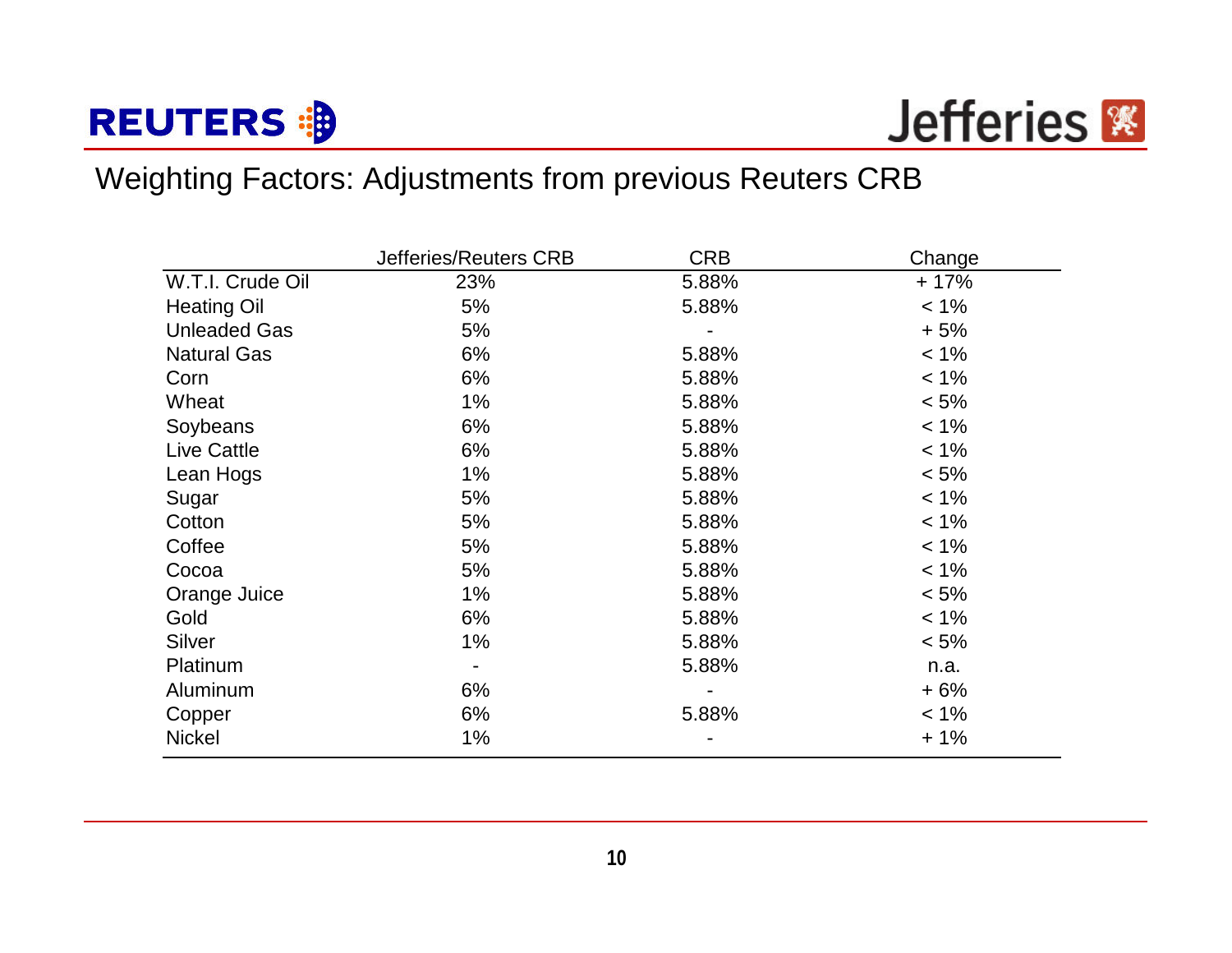

## Weighting Factors: Comparison

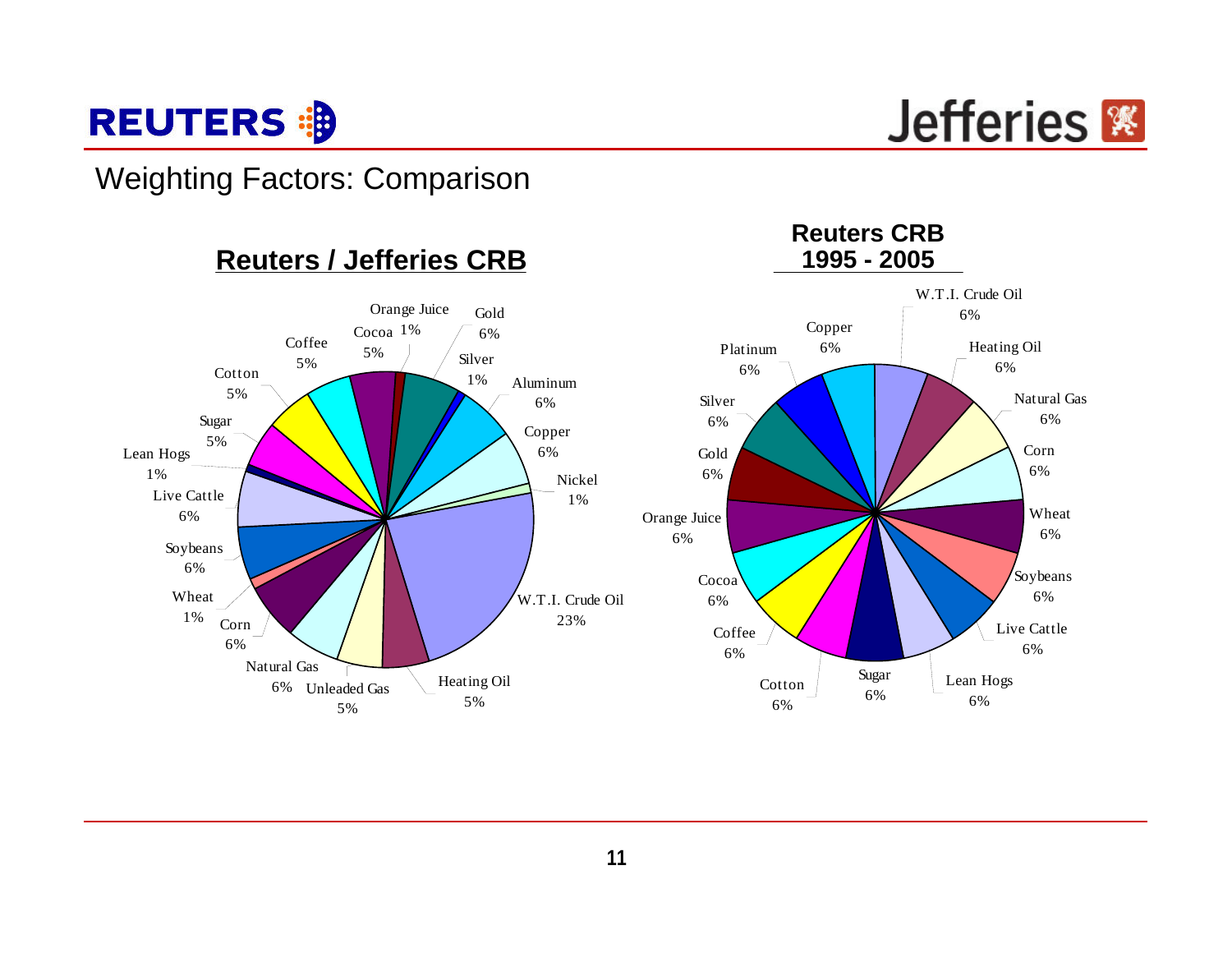

## Weighting Factors: Sector Comparison



**12**DJ-AIGCI is a trademark of Dow Jones & Company, Inc. ("Dow Jones") and American International Group, Inc. ("AIG") GSCI is a trademark of Goldman Sachs & Co., Inc. Weightings for GSCI and DJ-AIGCI as of April 29, 2005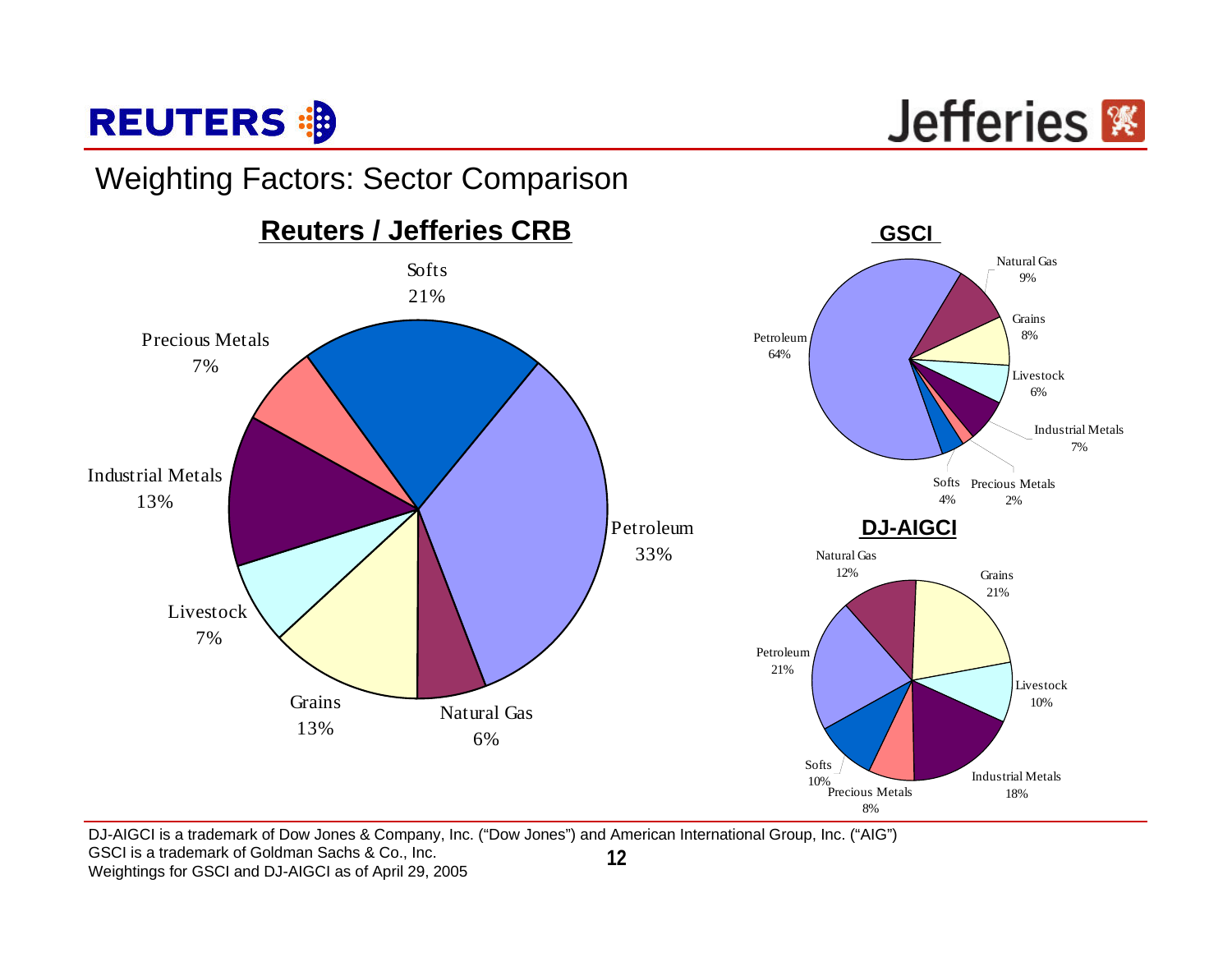# **REUTERS 部**



## Rollover Methodology: Continuous Nearby vs. Forward Averaging

To maximize liquidity and simplicity, the Reuters/Jefferies CRB Index uses a four day rollover schedule for each commodity beginning on the first business day of the month and ending on the fourth business day. This replaces the current system of averaging all prices 6 months forward. Previous revisions to the CRB Index have shortened the averaging window from 12 to 9 to 6 months. All liquid calendar months for every commodity are included in this rollover schedule. No months are excluded. The rollover methodology assumes a constant dollar investment and rolls a proportionally equal amount of the active contract to the deferred month contract at the end of each roll day.

| Commodity           | Exchange     | Jan | Feb | Mar | Apr | May | Jun | Jul | Aug | Sep | Oct | Nov | <b>Dec</b> |
|---------------------|--------------|-----|-----|-----|-----|-----|-----|-----|-----|-----|-----|-----|------------|
| WTI Crude Oil       | <b>NYMEX</b> | Feb | Mar | Apr | May | Jun | Jul | Aug | Sep | Oct | Nov | Dec | Jan        |
| <b>Heating Oil</b>  | <b>NYMEX</b> | Feb | Mar | Apr | May | Jun | Jul | Aug | Sep | Oct | Nov | Dec | Jan        |
| <b>Unleaded Gas</b> | <b>NYMEX</b> | Feb | Mar | Apr | May | Jun | Jul | Aug | Sep | Oct | Nov | Dec | Jan        |
| <b>Natural Gas</b>  | <b>NYMEX</b> | Feb | Mar | Apr | May | Jun | Jul | Aug | Sep | Oct | Nov | Dec | Jan        |
| Corn                | <b>CBOT</b>  | Mar | Mar | May | May | Jul | Jul | Sep | Sep | Dec | Dec | Dec | Mar        |
| Soybeans            | CBOT         | Mar | Mar | May | May | Jul | Jul | Nov | Nov | Nov | Nov | Jan | Jan        |
| Live Cattle         | <b>CME</b>   | Feb | Apr | Apr | Jun | Jun | Aug | Aug | Oct | Oct | Dec | Dec | Feb        |
| Gold                | <b>COMEX</b> | Feb | Apr | Apr | Jun | Jun | Aug | Aug | Dec | Dec | Dec | Dec | Feb        |
| Aluminum            | LME          | Mar | Mar | Jun | Jun | Jun | Sep | Sep | Sep | Dec | Dec | Dec | Mar        |
| Copper              | <b>COMEX</b> | Mar | Mar | May | May | Jul | Jul | Sep | Sep | Dec | Dec | Dec | Mar        |
| Sugar               | <b>NYBOT</b> | Mar | Mar | May | May | Jul | Jul | Oct | Oct | Oct | Mar | Mar | Mar        |
| Cotton              | <b>NYBOT</b> | Mar | Mar | May | May | Jul | Jul | Dec | Dec | Dec | Dec | Dec | Mar        |
| Cocoa               | <b>NYBOT</b> | Mar | Mar | May | May | Jul | Jul | Sep | Sep | Dec | Dec | Dec | Mar        |
| Coffee              | <b>NYBOT</b> | Mar | Mar | May | May | Jul | Jul | Sep | Sep | Dec | Dec | Dec | Mar        |
| Nickel              | LME          | Mar | Mar | Jun | Jun | Jun | Sep | Sep | Sep | Dec | Dec | Dec | Mar        |
| Wheat               | CBOT         | Mar | Mar | May | May | Jul | Jul | Sep | Sep | Dec | Dec | Dec | Mar        |
| Lean Hogs           | <b>CME</b>   | Feb | Apr | Apr | Jun | Jun | Jul | Aug | Oct | Oct | Dec | Dec | Feb        |
| Orange Juice        | <b>NYBOT</b> | Mar | Mar | May | May | Jul | Jul | Sep | Sep | Nov | Nov | Jan | Jan        |
| Silver              | <b>COMEX</b> | Mar | Mar | May | May | Jul | Jul | Sep | Sep | Dec | Dec | Dec | Mar        |

#### *Rollover Schedule for Reuters/Jefferies CRB Index*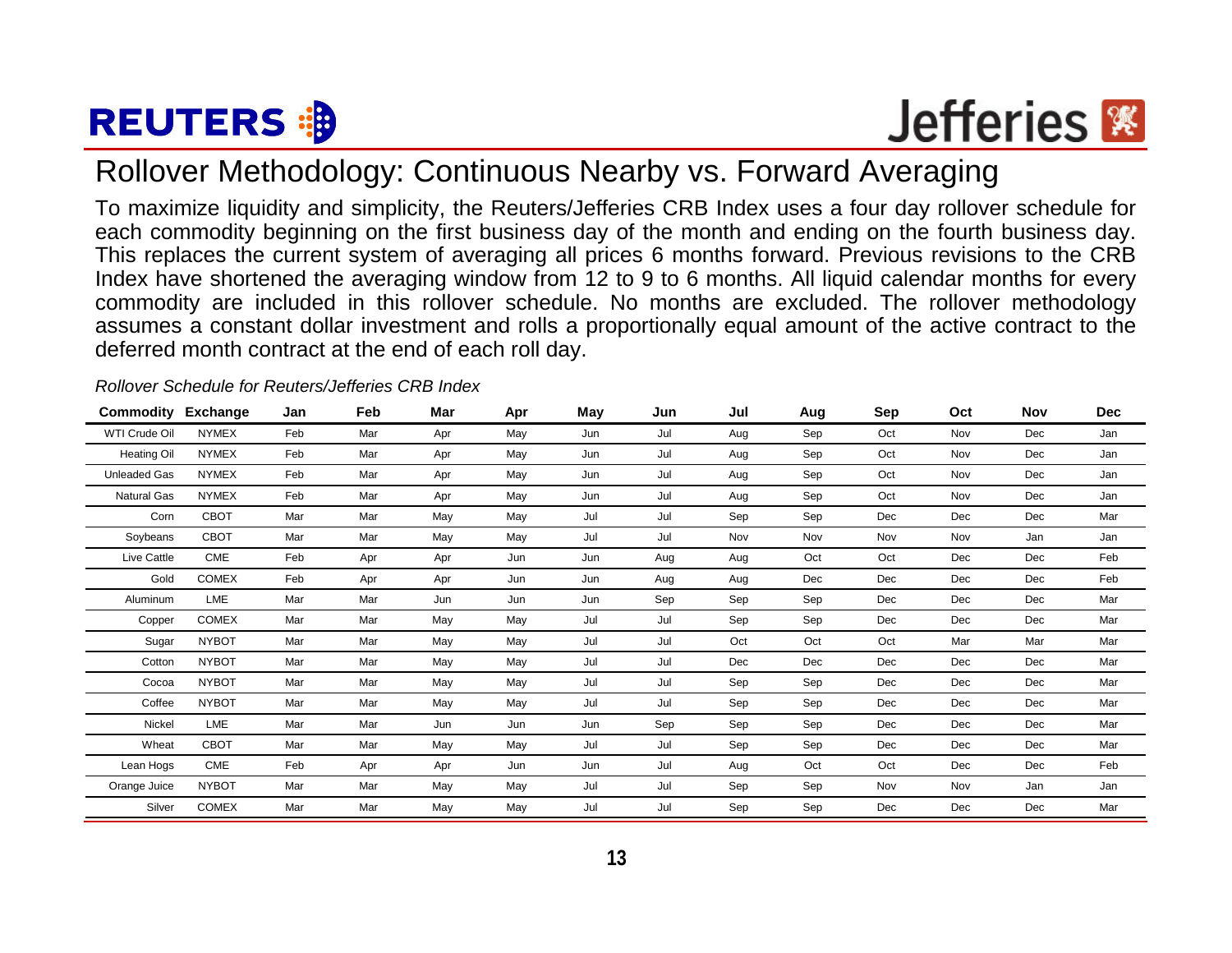



## Rebalancing Methodology: Geometric vs. Arithmetic

- $\blacktriangleright$  The Reuters CRB Index incorporates a technique known as geometric averaging, through which the Index is continuously rebalanced. Continual rebalancing means the Index constantly decreases exposure to commodity markets gaining in value and increases exposure to those markets declining in value.
- $\blacktriangleright$  The Reuters/Jefferies CRB Index employs arithmetic averaging with monthly rebalancing. This more accurately represents the effect of trending markets, while still maintaining a uniform exposure to the various component commodities over time.
- $\blacktriangleright$ Monthly rebalancing helps maintain the stability and consistency of Index weightings.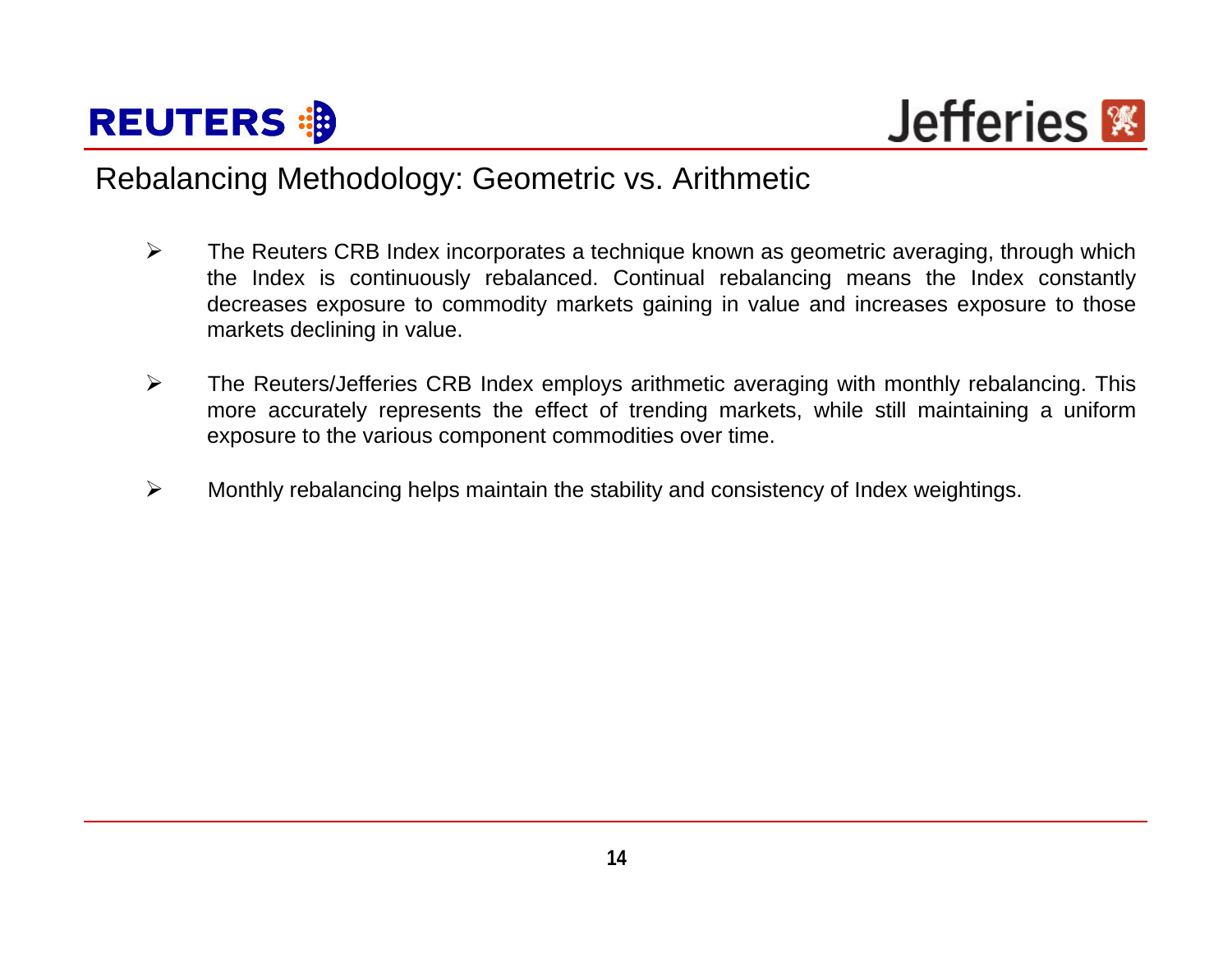



## Simulated Performance History: A Look Back

The composition of indices designed to accurately reflect an entire asset class is likely to change substantially over extended time periods. The CRB Index has evolved dramatically since its launch in 1957. Other benchmark indices have experienced similar material composition changes over the past several decades. To the extent that extended price histories include data derived from indices whose composition has materially changed, the ongoing relevance of that data may be lessened.

In order to help inform market participants about how the current composition of the Reuters/Jefferies CRB Index would have behaved over the past ten years, the following historical simulation was conducted. The simulation applies the current RJ/CRB algorithms to historical futures data.

The performance comparisons which follow are based on this historical simulation. All historical data for the Index are estimations using sources believed to be reliable; however, Reuters and Jefferies make no representation as to their accuracy or completeness. Certain techniques such as interpolation and estimation were employed where data was unavailable. Historical returns do not reflect the impact (if any) of market disruption or market emergency events. Historical returns do not reflect the impact that material changes in the underlying markets might have had on the decisions to use or continue using certain commodities and weightings in the Index. All historic data for the Index is based on fixed weights and rollover and rebalancing schedules.

#### **Past performance is not necessarily indicative of future results**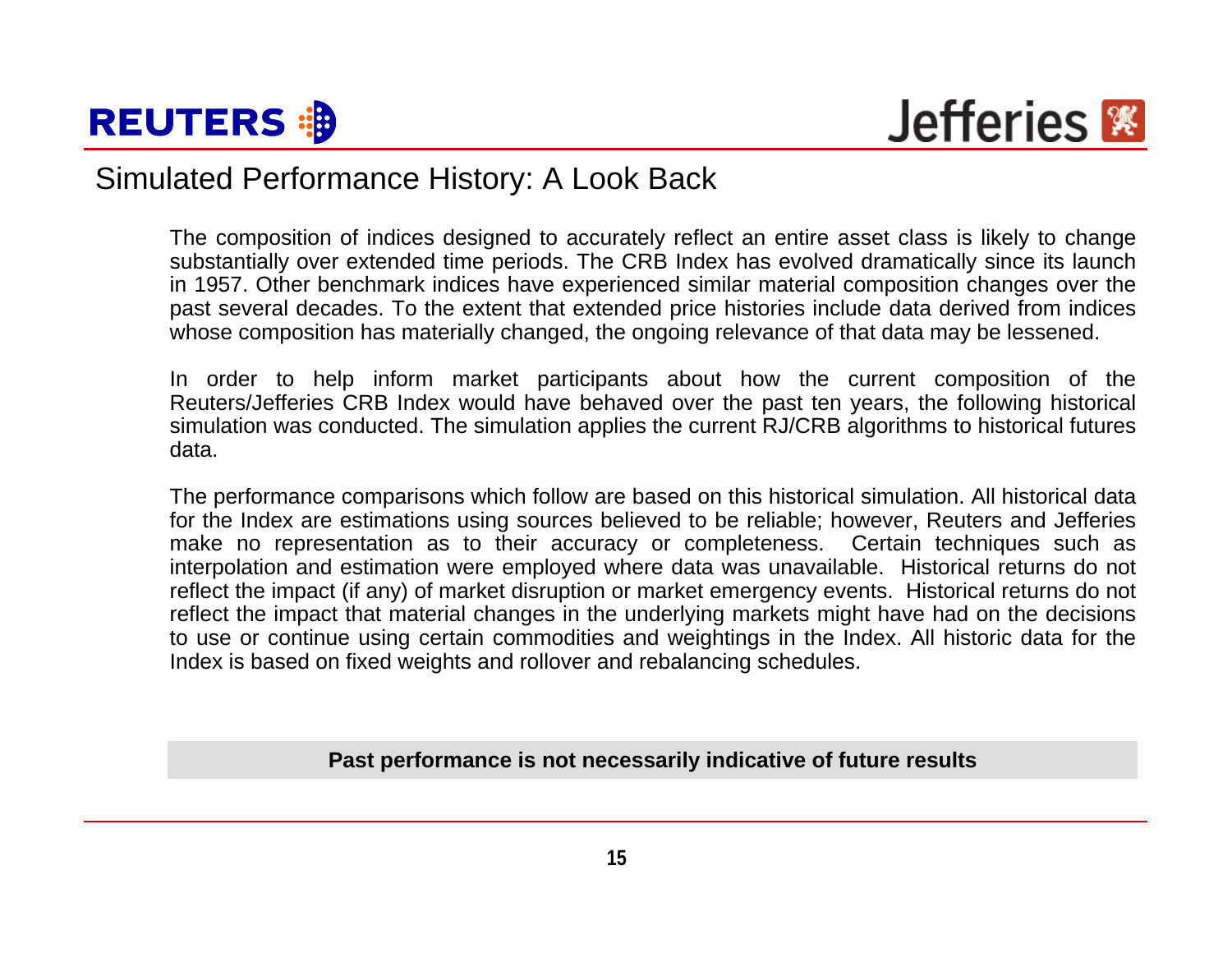

## Simulated Performance Comparison

| 10 Year: 2/1995 - 2/2005  | <b>Reuters/Jefferies CRB</b> | <b>Reuters CRB</b> | <b>GSCI</b> | <b>DJ-AIGCI</b> |
|---------------------------|------------------------------|--------------------|-------------|-----------------|
| Annualized Return         | 8.5%                         | 2.7%               | 6.5%        | 5.2%            |
| <b>Annualized Risk</b>    | 14.1%                        | 9.7%               | 20.0%       | 12.8%           |
| Sharpe Ratio              | 0.60x                        | 0.28x              | 0.32x       | 0.41x           |
| Correlation to the RJ/CRB |                              | 83.1%              | 94.3%       | 95.0%           |
| 5 Year: 2/2000 - 2/2005   |                              |                    |             |                 |
| <b>Annualized Return</b>  | 12.4%                        | 7.9%               | 10.7%       | 9.8%            |
| <b>Annualized Risk</b>    | 15.6%                        | 10.5%              | 23.3%       | 14.5%           |
| Sharpe Ratio              | 0.79x                        | 0.75x              | 0.46x       | 0.68x           |
| Correlation to the RJ/CRB |                              | 85.6%              | 95.2%       | 95.3%           |
| 3 Year: 2/2002 - 2/2005   |                              |                    |             |                 |
| Annualized Return         | 26.5%                        | 16.6%              | 26.2%       | 20.1%           |
| <b>Annualized Risk</b>    | 15.5%                        | 10.9%              | 23.0%       | 14.9%           |
| Sharpe Ratio              | 1.71x                        | 1.53x              | 1.14x       | 1.35x           |
| Correlation to the RJ/CRB |                              | 86.8%              | 95.0%       | 95.9%           |
| 1 Year: 2/2004 - 2/2005   |                              |                    |             |                 |
| Annualized Return         | 15.7%                        | 11.0%              | 21.2%       | 7.1%            |
| <b>Annualized Risk</b>    | 16.7%                        | 12.3%              | 25.1%       | 16.3%           |
| Sharpe Ratio              | 0.94x                        | 0.89x              | 0.85x       | 0.43x           |
| Correlation to the RJ/CRB |                              | 87.6%              | 94.3%       | 96.7%           |

**16**DJ-AIGCI is a trademark of Dow Jones & Company, Inc. ("Dow Jones") and American International Group, Inc. ("AIG") GSCI is a trademark of Goldman Sachs & Co., Inc. Reuters / Jefferies CRB Index based on simulated index values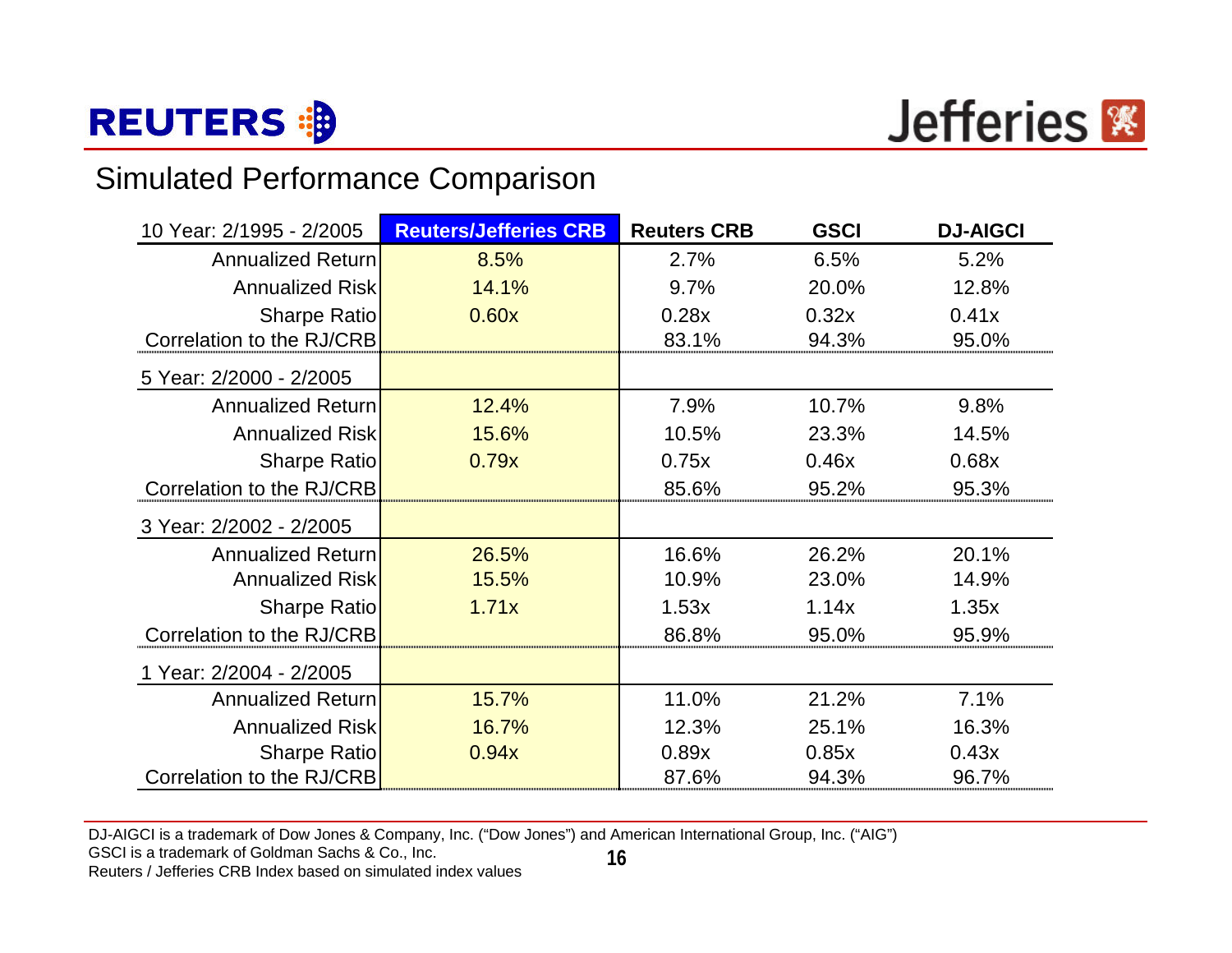

Jefferies **※** 

## Simulated Performance Comparison



**17**DJ-AIGCI is a trademark of Dow Jones & Company, Inc. ("Dow Jones") and American International Group, Inc. ("AIG") GSCI is a trademark of Goldman Sachs & Co., Inc. Reuters / Jefferies CRB Index based on simulated index values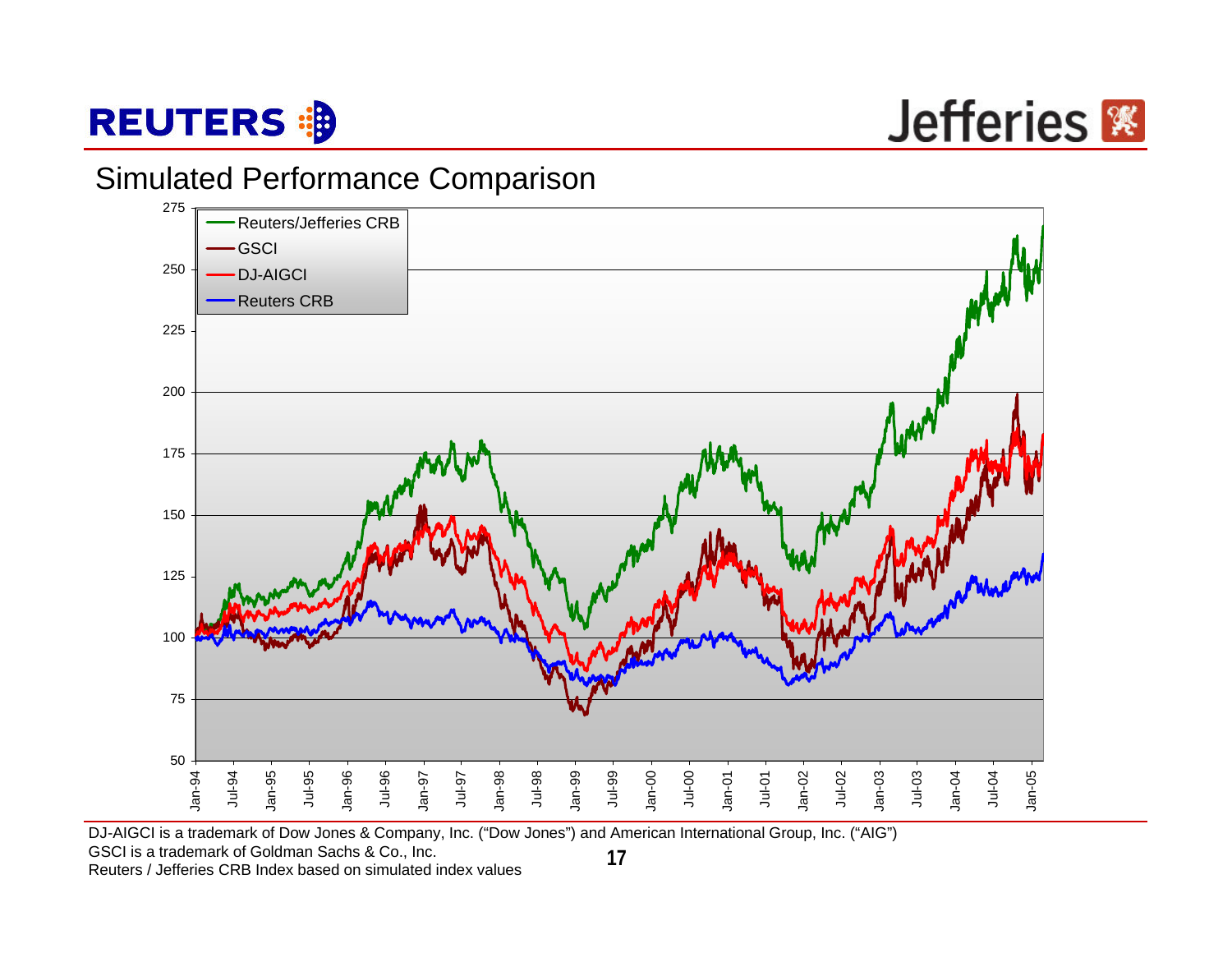

## Simulated Historical Impact of RJ/CRB Index on Investment Portfolio

Inclusion of RJ/CRB Index in a diversified portfolio may improve key performance measures: Annual Returns, Annual Volatility, Sharpe Ratio



Series data from 01/04/1994 – 2/28/2005

The S&P 500 is a trademark of Standard & Poor's, a division of the McGraw Hill Companies Portfolio consists of 60% S&P 500 rolling futures indices and 40% 10 year bonds rolling futures indices, rebalanced monthly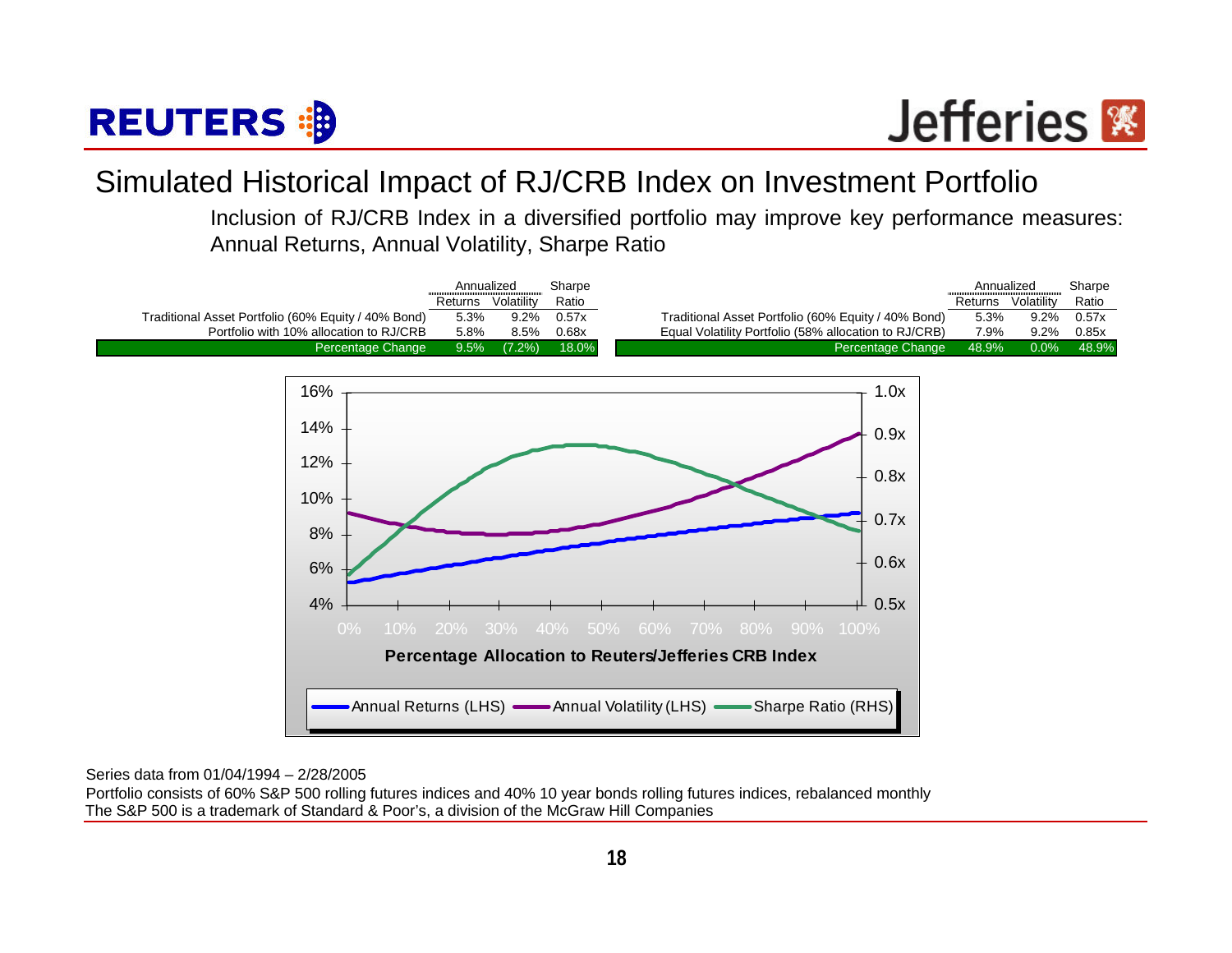



## Transparency: A Global Benchmark Available to All

The Reuters/Jefferies CRB Index will continue to serve as a global benchmark for commodities as an asset class and will continue to be published real-time and be widely disseminated.

Detailed descriptive information about the Index, including all underlying algorithms necessary to independently calculate the Index will continue to be made publicly available.

The Index is available for licensing to interested market participants for the creation of over-thecounter products.

**Futures contracts linked to the Reuters/Jefferies CRB Index will begin trading on the New York Board of Trade in the summer of 2005.**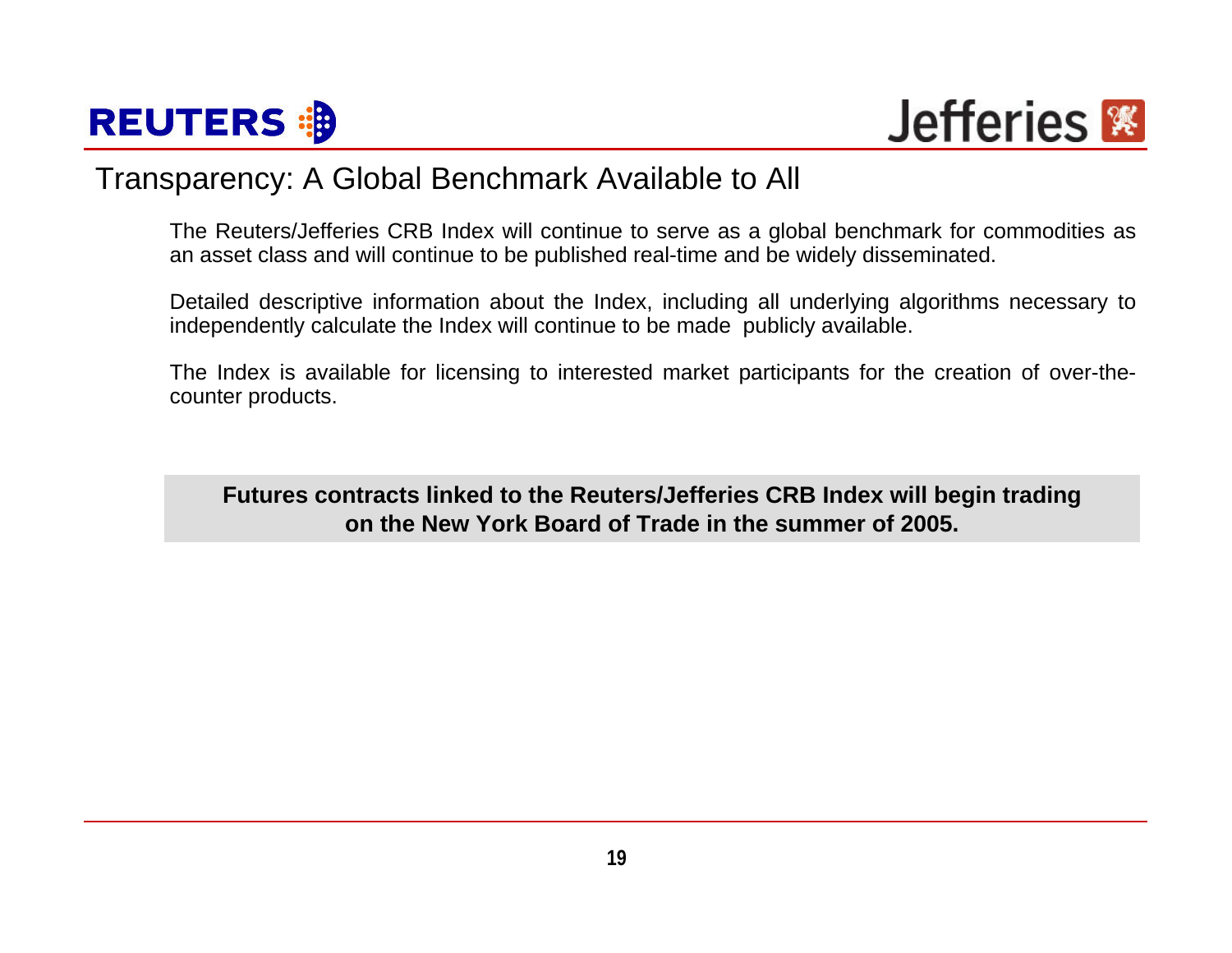

## Contact Information

For additional information on the Reuters / Jefferies CRB Index, please contact:

| <b>Media Contacts</b>                                                                            | <b>Index-linked Products</b>                                           | <b>Exchange-listed</b><br><b>Futures Contracts</b>                                  |
|--------------------------------------------------------------------------------------------------|------------------------------------------------------------------------|-------------------------------------------------------------------------------------|
| Yasmeen Khan<br><b>Reuters Media Relations</b><br>++ 44 207 542 0496<br>yasmeen.khan@reuters.com | Jefferies Financial Products, LLC<br>203 708 6500<br>JFP@jefferies.com | <b>Ted Davis</b><br>New York Board of Trade ®<br>212 748 4095<br>TedDavis@NYBOT.com |
| <b>Tom Tarrant</b><br>Jefferies & Company, Inc.<br>203 708 5989<br>ttarrant@jefferies.com        |                                                                        |                                                                                     |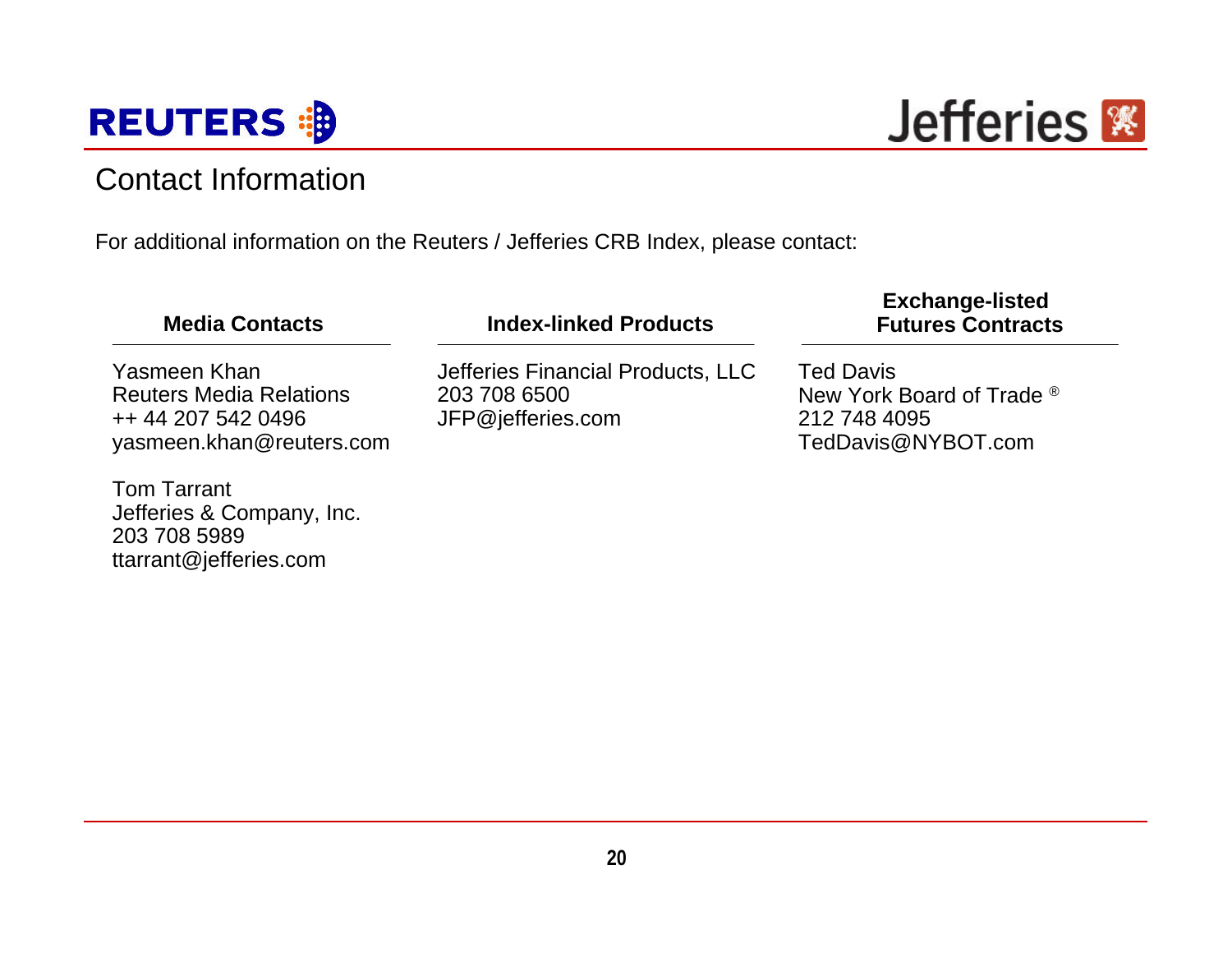# **REUTERS 部**

Jefferies<sup></sup>

This information, including the Reuters/Jefferies CRB Index ("RJ/CRB") and materials relating thereto, is the property of Reuters Group PLC or its affiliates ("Reuters") and/or Jefferies Financial Products, LLC or its affiliates ("Jefferies"). It may not be used to create, offer, trade, market or promote any financial products without the express written consent of Jefferies and Reuters.

All historical data for the RJ/CRB are estimations using sources believed to be reliable; however, none of Jefferies, Reuters or any other of their subsidiaries or affiliates makes any representations as to their accuracy or completeness. Certain techniques such as interpolation and estimation were employed where data was unavailable. Historical returns do not reflect the impact (if any) of market disruption or market emergency events. Historical returns do not reflect the impact that material changes in the underlying markets might have had on the decisions to use or continue using certain commodities and weightings in the RJ/CRB. All historic data for the RJ/CRB is based on fixed weights and rollover and rebalancing schedules.

None of Jefferies, Reuters or any of their subsidiaries or affiliates shall have any liability, contingent or otherwise, to any person or entity for the quality, accuracy, timeliness and/or completeness of the information contained herein, the RJ/CRB, or for delays, errors, omissions or interruptions in the publication of the RJ/CRB or any related data. Jefferies and Reuters may discontinue operation of the RJ/CRB and may discontinue disseminating information about the RJ/CRB at any time without prior notice. Reuters and Jefferies may, but are not required to, use agents to perform some or all of the functions relating to operating the RJ/CRB, such as but not limited to the functions of calculating and disseminating index values. Jefferies may operate and market other indices that may compete with the RJ/CRB.

Jefferies and its affiliates and their respective directors, officers and employees may buy or sell securities or commodities mentioned or contemplated herein as agent or as principal for their own account and may have positions or engage in transactions based on or indexed to the RJ/CRB. It is possible that Jefferies' trading activity will affect the value of the RJ/CRB.

Jefferies, Reuters and their subsidiaries and affiliates do not guarantee the accuracy, timeliness or completeness of the RJ/CRB or any information, material or data related thereto. Jefferies, Reuters and their subsidiaries and affiliates including directors, officers and employees, with respect to use of this material or the RJ/CRB, including but not limited to the trading of or investments in products based on or related to the RJ/CRB, (a) make no warranty, express or implied, as to the results to be obtained by any person or entity, (b) make no warranty, express or implied, and expressly disclaim any warranty or merchantability or fitness for a particular purpose, and (c) without limiting any of the foregoing, shall have no liability for any direct, indirect, special, punitive, consequential or any other damages (including lost profits), even if notified of the possibility of such damages.

Certain third parties, pursuant to license agreements with Jefferies and Reuters, may create, offer, trade, market and promote financial products or transactions based on, indexed to, or calculated with regard to, the RJ/CRB (the "Third Party Products"). Jefferies, Reuters and their subsidiaries and affiliates do not sponsor or endorse any Third Party Products, except as expressly and duly acknowledged by the applicable Jefferies or Reuters entity, and may operate the RJ/CRB without regard to the possible effects on such Third Party Products.

**This is not an offer or solicitation of an offer to buy or sell any security or investment. Past performance of the RJ/CRB is not necessarily indicative of future results.**

For more information, please contact Jefferies Financial Products (203) 708-6500 or e-mail JFP@jefferies.com

© 2005, Jefferies Financial Products, LLC